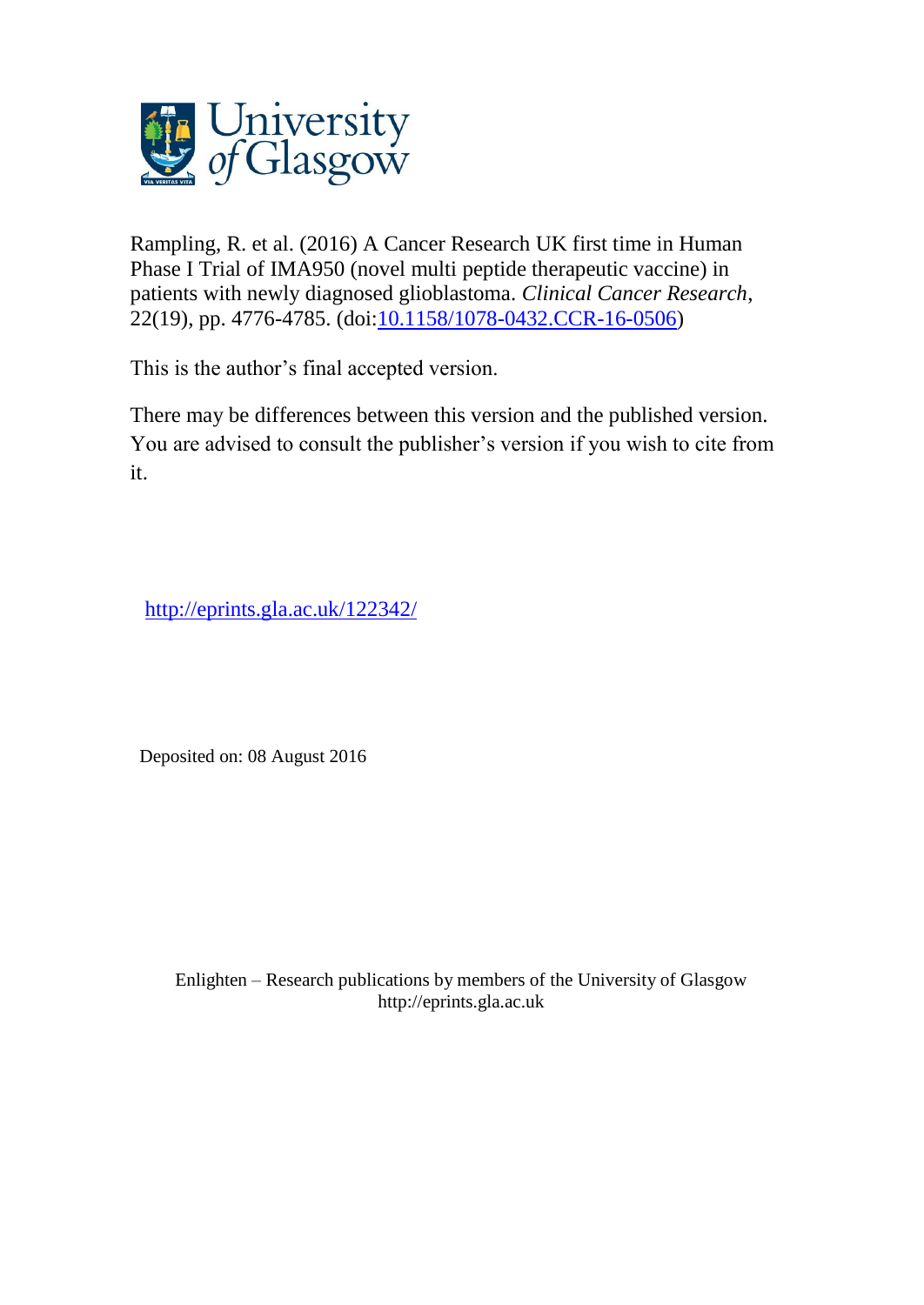**A Cancer Research UK First Time in Human Phase I Trial of IMA950 (Novel Multi-Peptide Therapeutic Vaccine) in Patients with Newly Diagnosed Glioblastoma** 

Roy Rampling<sup>1</sup>, Sharon Peoples<sup>2</sup>, Paul J. Mulholland<sup>3</sup>, Allan James<sup>1</sup>, Omar Al-Salihi<sup>4</sup>, Christopher J. Twelves<sup>5</sup>, Catherine McBain<sup>6</sup>, Sarah Jefferies<sup>7</sup>, Alan Jackson<sup>8</sup>, Willie Stewart<sup>9</sup>, Juha Lindner<sup>10</sup>, Sarah Kutscher<sup>10</sup>, Norbert Hilf<sup>10</sup>, Lesley McGuigan<sup>11</sup>, Jane Peters<sup>11</sup>, Karen Hill<sup>11</sup>, Oliver Schoor<sup>10</sup>, Harpreet Singh-Jasuja<sup>10</sup>, Sarah E. Halford<sup>11</sup>, James W.A. Ritchie<sup>11</sup>

- 1. University of Glasgow, Beatson West of Scotland Cancer Centre, 1053 Great Western Road, Glasgow, G12 0YN UK.
- 2. Edinburgh Centre for Neuro-Oncology, Western General Hospital, Edinburgh, UK.
- 3. Department of Oncology, University College London Hospitals, 1st Floor Central, 250 Euston Road, London, NW1 2PG, UK.
- 4. Adult Neuro-Oncology, Southampton University Hospitals NHS Trust, Tremona Road, Southampton, SO16 6YD, UK.
- 5. Cancer Research UK Clinical Centre, St James's University Hospital, Leeds, LS9 7TF, UK.
- 6. The Christie NHS Foundation Trust, Wilmslow Road, Withington, Manchester, M20 4BX UK.
- 7. Cambridge Cancer Trials Centre, Oncology Clinical Trials, Addensbrooke's Hospital, Hills Road, Cambridge, CB2 0QQ, UK.
- 8. Wolfson Molecular Imaging Centre, University of Manchester, 27 Palatine Road, Manchester, M20 3LJ, UK.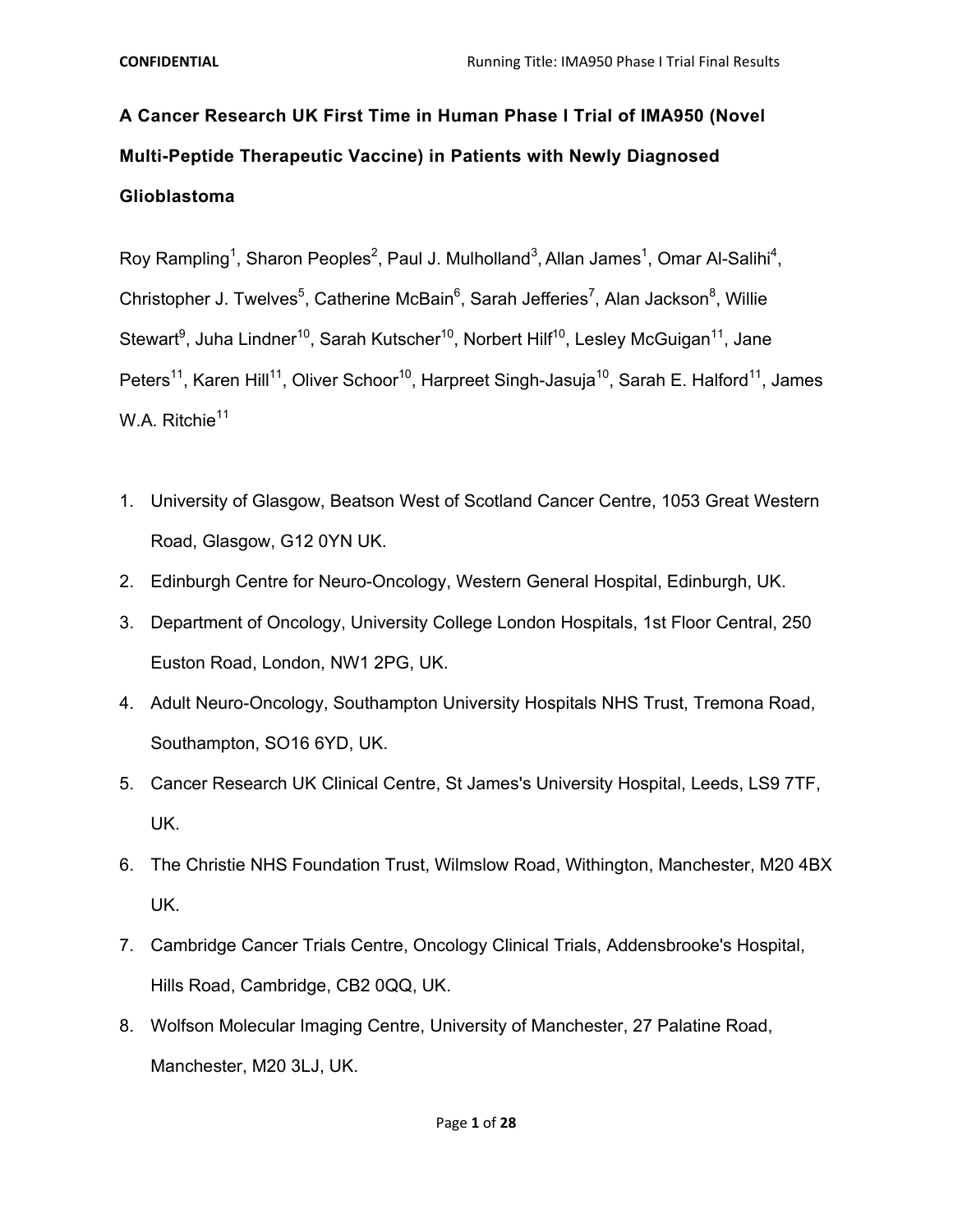- 9. Department of Neuropathology, The Queen Elizabeth University Hospital, 1345 Govan Road, Glasgow, G51 4TF, UK.
- 10. Immatics Biotechnologies GmbH, Paul-Ehrlich-Str. 15, 72076 Tübingen, Germany.
- 11. Cancer Research UK Centre for Drug Development, Angel Building, 407 St John Street, London, EC1V 4AD, UK.

**Running Title:** IMA950 Phase I Trial Final Results

**Journal for submission:** Clinical Cancer Research

**Article type:** Cancer Therapy: Clinical

**Invited article:** No

**Keywords:** IMA950, Phase I study, therapeutic cancer vaccine, glioblastoma, immunotherapy

**Funding:** This work was supported by grant C222/A11422 from Cancer Research UK. This work was also managed and sponsored by the Cancer Research UK Centre for Drug Development. Immatics Biotechnologies provided pharmacodynamic assay support and supplied IMA950 for this study.

**Corresponding author:** James W.A. Ritchie, Cancer Research UK Centre for Drug Development, Angel Building, 407 St John Street, London, EC1V 4AD, UK; e-mail: james.ritchie@cancer.org.uk; Telephone: +44 1367 240373; FAX: +44 20 3357 3182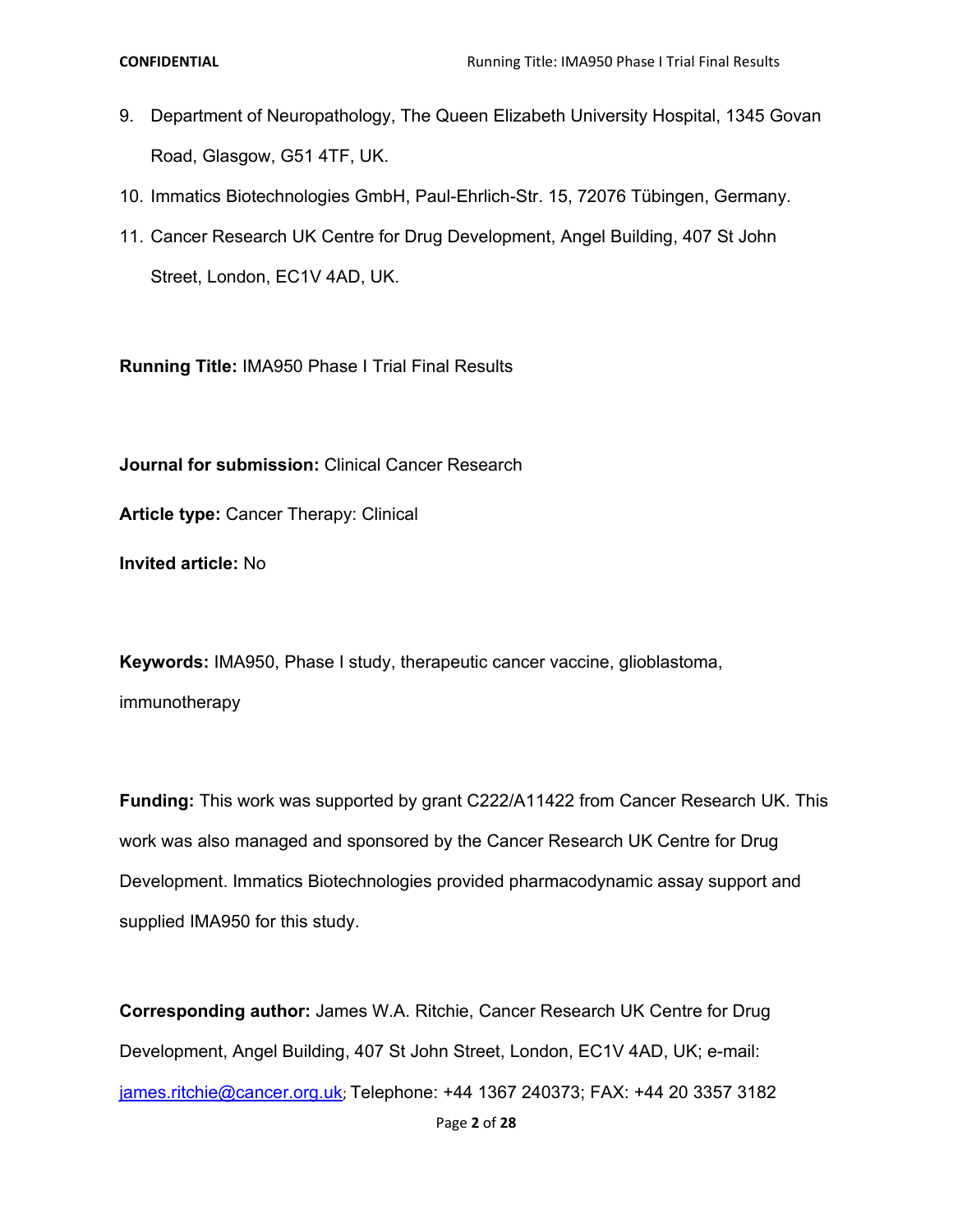**Trial registration ID:** NCT01222221

**Conflicts of interest Statement:** Norbert Hilf, Sarah Kutscher, Juha Lindner, Oliver Schoor and Harpreet Singh are current or past employees of Immatics Biotechnologies. Sarah Kutscher, Norbert Hilf, Oliver Schoor and Harpreet Singh have stock ownership interests in Immatics Biotechnologies. Sarah Kutscher, Norbert Hilf, Oliver Schoor, Harpreet Singh have intellectual property interests in Immatics Biotechnologies. Sarah Kutscher, Norbert Hilf, Oliver Schoor and Harpreet Singh have received either travel, accommodation or other expenses from Immatics Biotechnologies during the previous two years. Harpreet Singh has a leadership role at Immatics Biotechnologies. Other authors disclosed no conflicts of interest.

Presented in abstract form at the European Society for Medical Oncology 2012 Congress, Vienna, Austria, September 28 to October 2, 2012; and European Society for Medical Oncology 2014 Congress, Madrid, Spain, September 26 to 30, 2014.

**Word count (excluding cover pages, references, tables and figures):** 5000 **Number of tables (excluding supplementary materials):** 2 **Number of figures (excluding supplementary materials):** 4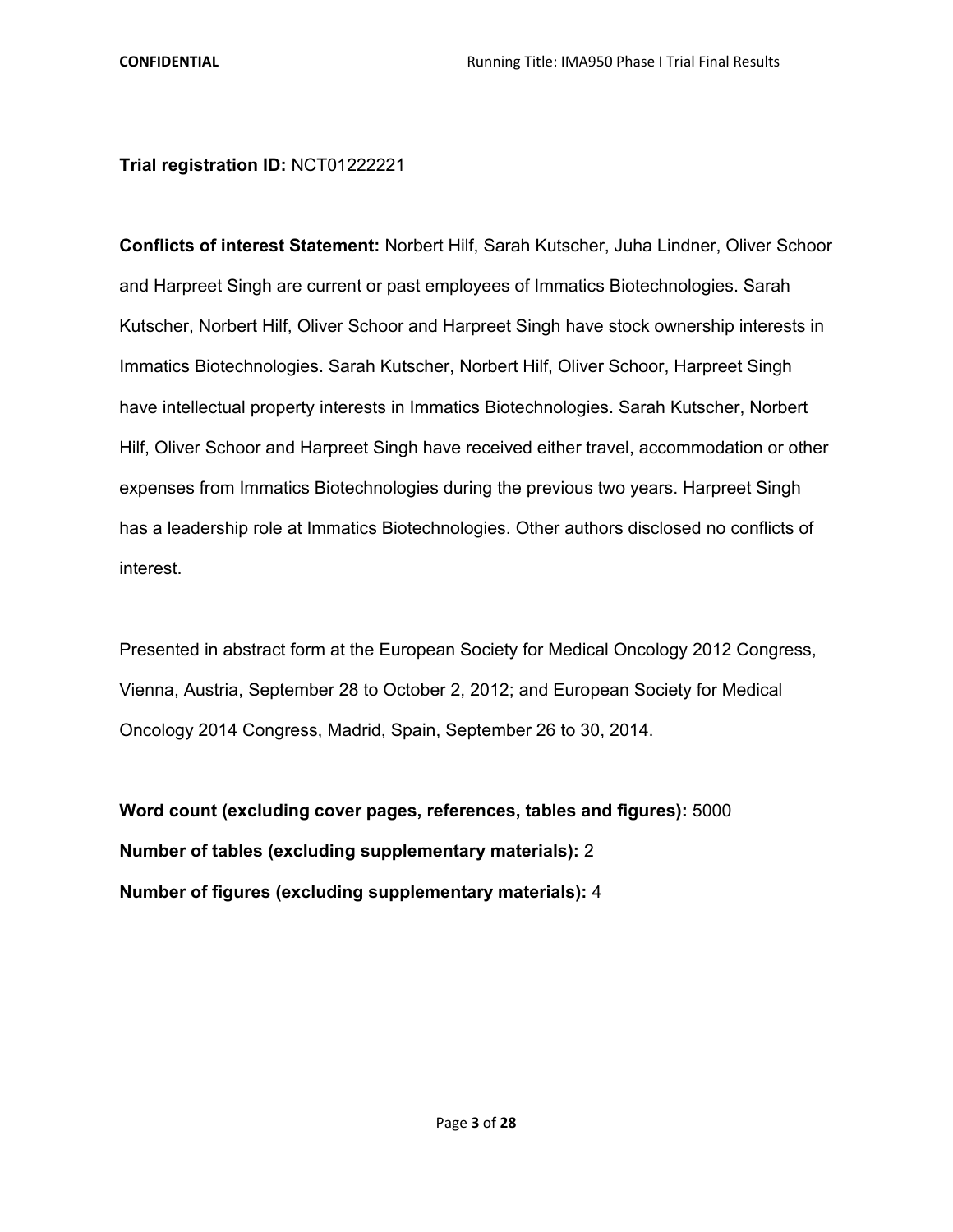# **Statement of Translational Relevance**

Survival rates for patients with glioblastoma (GBM) are abysmal, with median overall survival of approximately 15 months. Immunotherapy of GBM is a promising area of investigation, although challenges around identification of novel and immunogenic target antigens exist. IMA950 is a GBM specific vaccine comprising 11 tumor-associated peptides (TUMAPs) developed to address this challenge. We have performed a phase 1 safety and immunogenicity study in newly diagnosed GBM patients using IMA950 plus GM-CSF alongside standard of care chemo-radiotherapy. Our results demonstrate that IMA950 is well tolerated with 90% of patients having a CD8+ T-cell immune response to at least one TUMAP, with 50% responding to two or more TUMAPs. No effect of pre-treatment regulatory T-cell levels on IMA950 immunogenicity was found and steroids did not appear to affect immune responses to the TUMAPs. This data provides evidence to support further development and optimization of IMA950 together with other immunotherapies for GBM.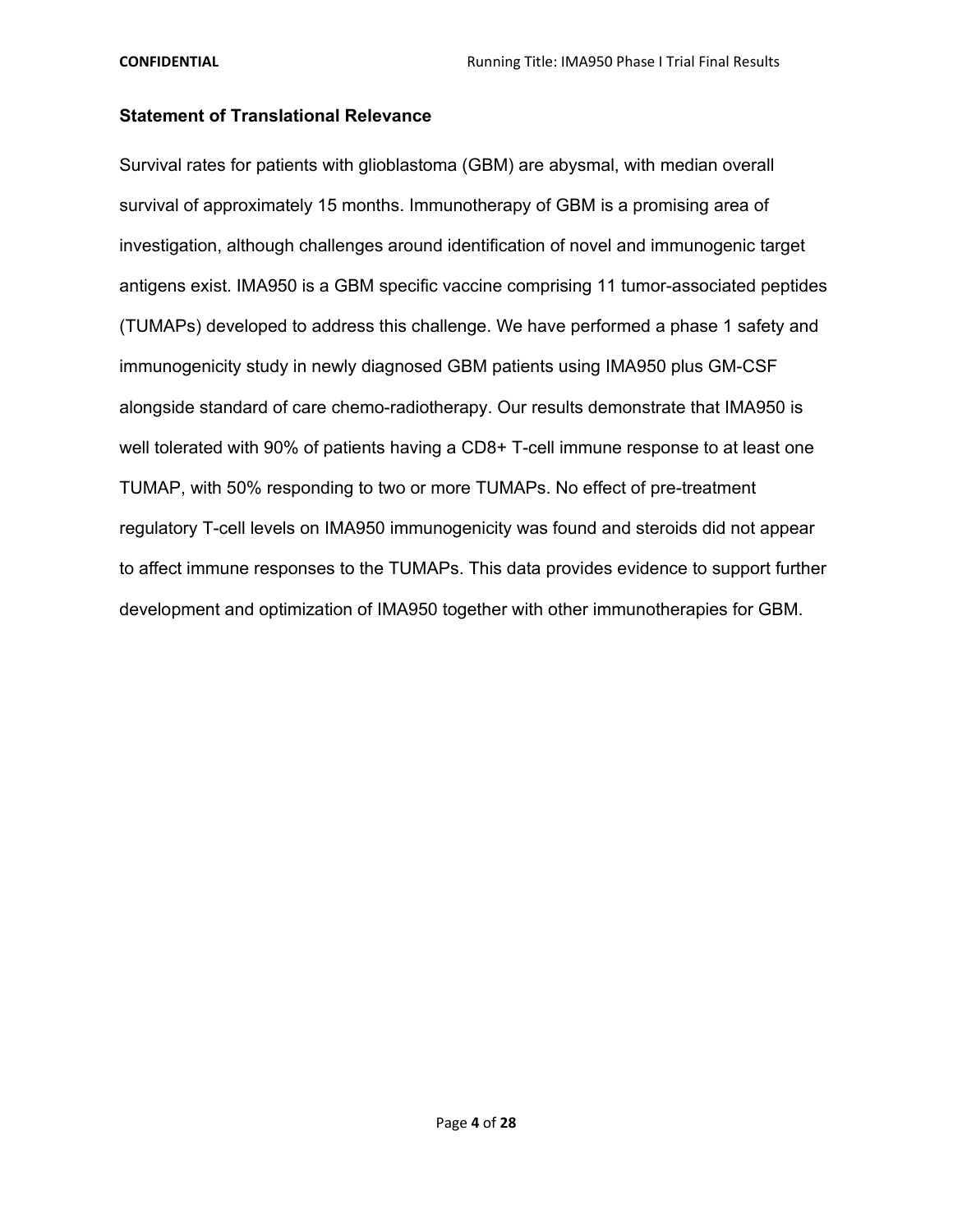## **Abstract**

**PURPOSE:** To perform a two-cohort, phase 1 safety and immunogenicity study of IMA950 in addition to standard chemo-radiotherapy (CRT) and adjuvant temozolomide in patients with newly diagnosed glioblastoma (GBM). IMA950 is a novel GBM specific therapeutic vaccine containing 11 tumor-associated peptides (TUMAPs), identified on human leukocyte antigen (HLA) surface receptors in primary human GBM tissue.

**EXPERIMENTAL DESIGN**: Patients were HLA-A\*02 positive and had undergone tumor resection. Vaccination comprised 11 intradermal injections with IMA950 plus GM-CSF over a 24 week period, beginning 7-14 days prior to initiation of CRT (Cohort 1) or 7 days post CRT (Cohort 2). Safety was assessed according to NCI CTCAE Version 4.0 and TUMAP specific T-cell immune responses determined. Secondary observations included progression-free survival (PFS), pre-treatment regulatory T-cell ( $T_{\text{rea}}$ ) levels and the effect of steroids on T-cell responses.

**RESULTS:** Forty five patients were recruited. Related adverse events included minor injection site reactions, rash, pruritus, fatigue, neutropenia and single cases of allergic reaction, anemia and anaphylaxis. Two patients experienced Grade 3 dose limiting toxicity of fatigue and anaphylaxis. Of 40 evaluable patients, 36 were TUMAP responders and 20 were multi-TUMAP responders, with no important differences between cohorts. No effect of pre-treatment  $T_{\text{req}}$  levels on IMA950 immunogenicity was observed and steroids did not affect TUMAP responses. PFS was 74% at 6 months and 31% at 9 months.

**CONCLUSION:** IMA950 plus GM-CSF was well tolerated with the primary immunogenicity endpoint of observing multi-TUMAP responses in at least 30% of patients exceeded. Further development of IMA950 is encouraged.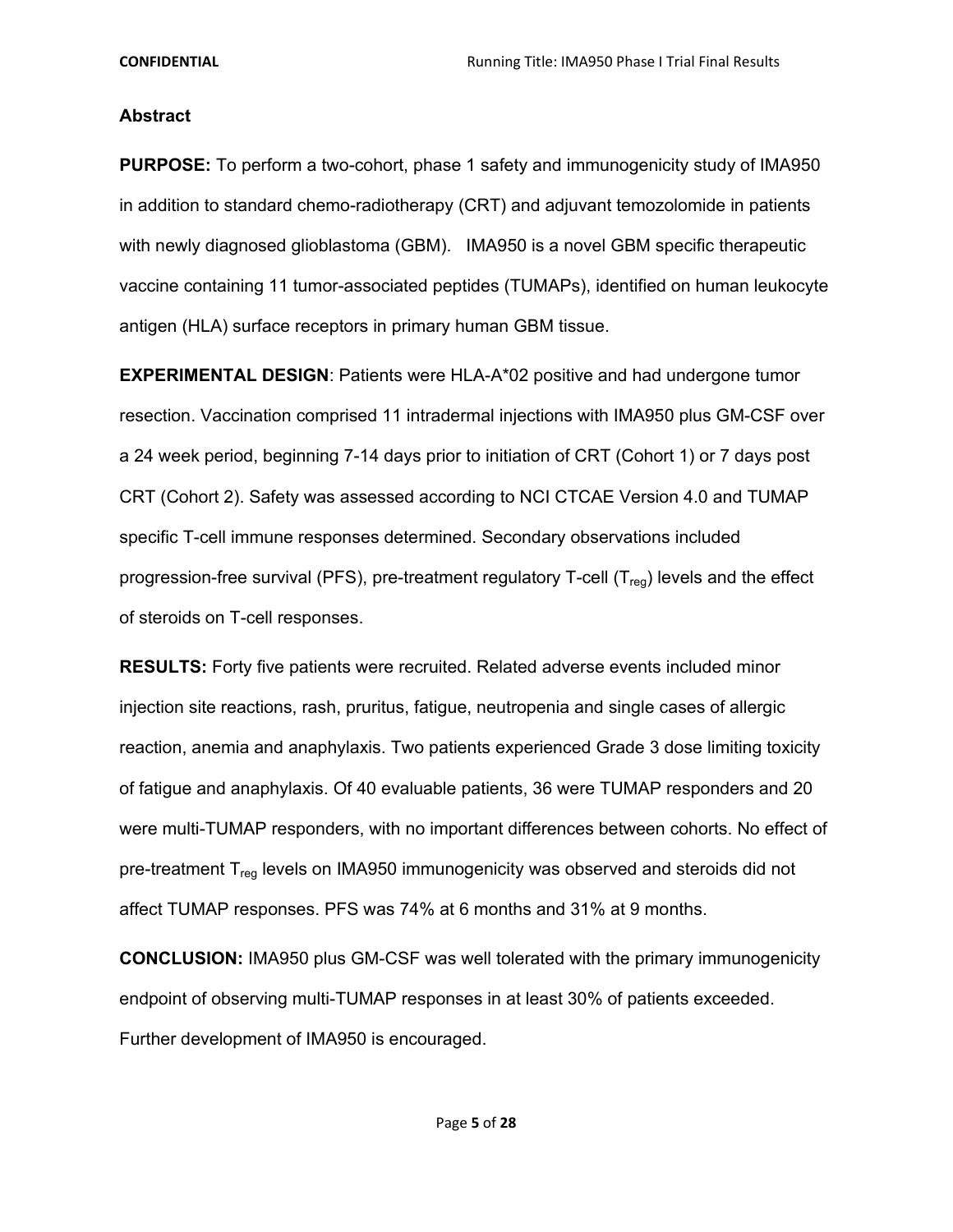## **Introduction**

GBM, the most aggressive central nervous system tumor, develops from glial tissue of the brain and spinal cord (1). Newly diagnosed GBM is an orphan disease with 100% mortality and a median overall survival (OS) of only 14.6 months (2). Standard first-line therapy comprises maximal safe tumor resection, followed by concomitant chemo-radiotherapy (radiotherapy plus daily temozolomide; CRT) and six 28-day cycles of adjuvant temozolomide (TMZ) (2). Although the incidence is relatively low, around 3 to 4 cases per 100,000 population (3), GBM affects patients of all ages and there is a large unmet medical need for improved first-line therapy. Furthermore, there is evidence to suggest that the overall incidence of GBM is rising over time and will continue to increase in an ageing population (4, 5).

IMA950 is an immunotherapeutic multiple-peptide vaccine specifically developed to treat GBM (6). It contains 11 tumor-associated peptides (TUMAPs) that are presented by a majority of GBMs on human leukocyte antigen (HLA) surface receptors. IMA950 is designed to trigger the immune system by activation of TUMAP-specific cytotoxic T cells. Once activated, these cells are postulated to find and destroy malignant tumor cells presenting the cognate TUMAPs. By vaccinating with 11 TUMAPs simultaneously there is an increased probability that a multi-clonal, broad yet highly specific T-cell response can be mounted against tumor cells thus hindering potential tumor escape mechanisms.

The primary objectives of this first time in human study were to assess the safety, tolerability and immunogenicity of IMA950 plus GM-CSF given alongside standard therapy in newly diagnosed GBM patients.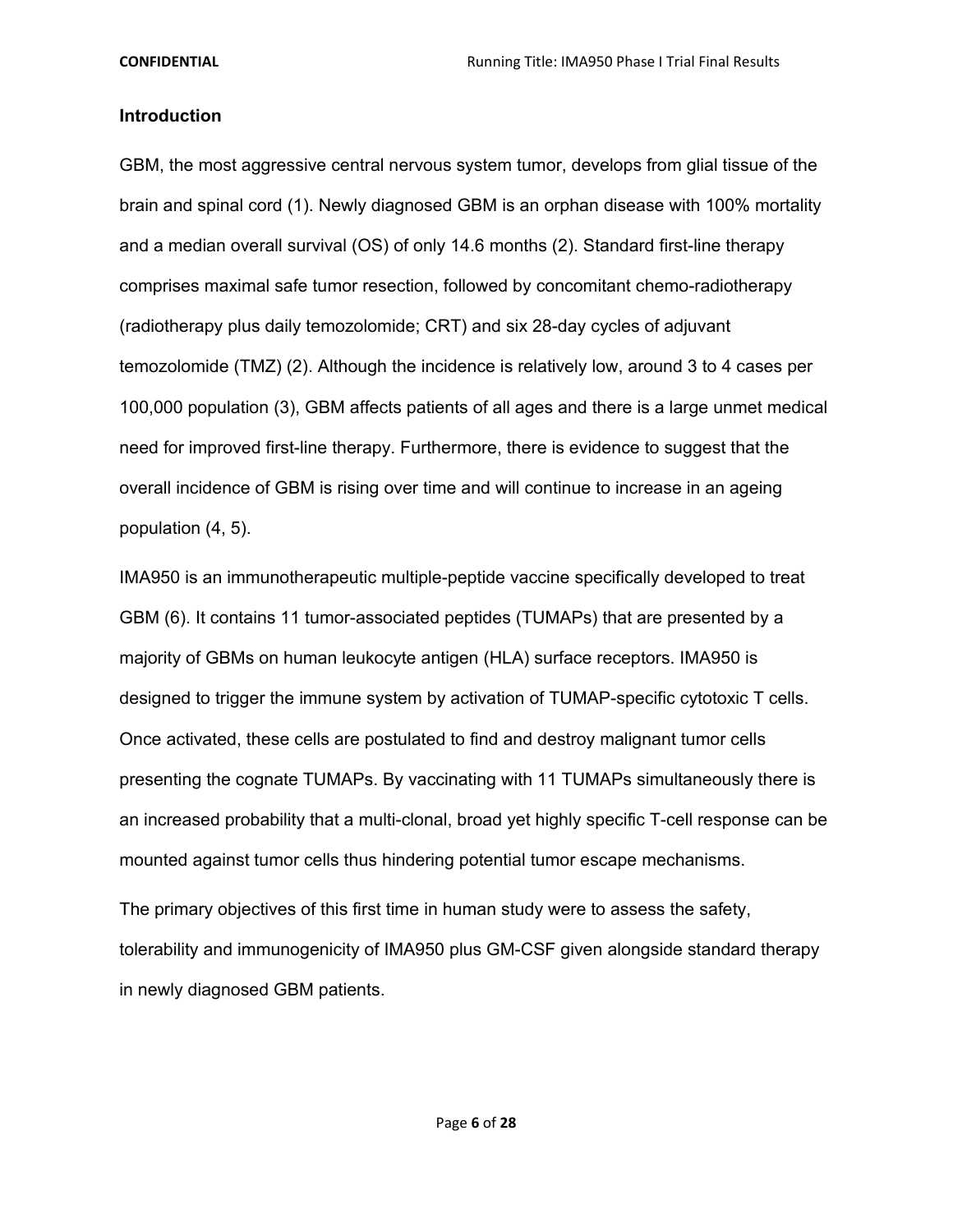## **Patients and Methods**

## **Patients**

Eligible patients had histologically or cytologically proven GBM, an operable tumor which had already been maximally resected, were at least 18 years of age, human leukocyte antigen (HLA) A\*02 positive and hepatitis B core antigen seronegative; had a World Health Organization (WHO) performance status 0 or 1, a life expectancy of at least 30 weeks and were expected to complete standard CRT and six 28 day cycles of adjuvant TMZ. Key exclusion criteria included: receipt of any prior GBM treatment apart from surgery, vaccination within 2 weeks or having taken dexamethasone at a dose >4 mg/day within 7 days prior to the first IMA950 plus GM-CSF vaccination, a history of serious cardiac or autoimmune disease or any condition which might interfere with the patient's ability to generate an immune response. This study was conducted in accordance with the principles of International Conference on Harmonisation (ICH) Good Clinical Practice (GCP), the requirements of the UK Clinical Trials regulations (SI 2004/1031 and SI 2006/1928), and the Declaration of Helsinki. The study protocol, patient information sheet and informed consent form were approved by the Sponsor's Central Institutional Review Board, and the appropriate Research Ethics Committee prior to study conduct. After a full explanation of the study protocol, written informed consent was obtained from all patients before being enrolled.

## **IMA950 Vaccine**

IMA950 is a novel multi-peptide GBM specific vaccine comprising 11 HLA binding TUMAPs and one viral marker peptide, identified on HLA surface receptors in primary human GBM tissue, as described previously (6). Supplementary Table S1 gives an overview of the TUMAP source antigens and their respective expression levels found in primary GBM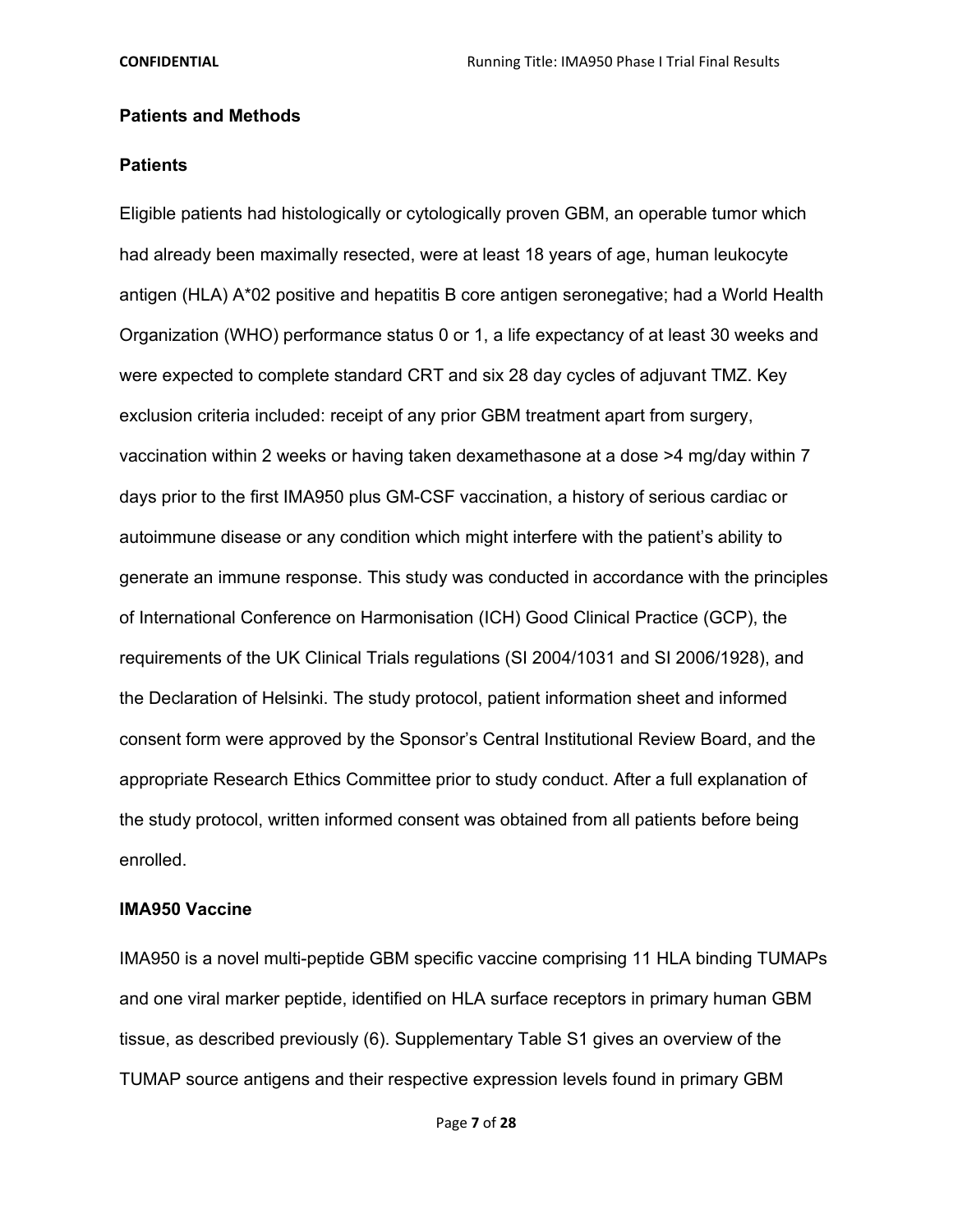tumor samples. Selected TUMAPs are designed to activate TUMAP-specific CD8+ cytotoxic and CD4+ helper T lymphocytes, which then recognize cognate TUMAPs presented by GBM tumor cells and effect a targeted immune response. Nine of the 11 TUMAPs were selected on the basis of their functional relevance, association with the human leukocyte antigen HLA-A\*02, over-expression in GBM and proven immunogenicity using in vitro T-cell assays. The other two TUMAPs contained in IMA950 are both HLA class II-binding peptides designated IMA-BIR-002 and IMA-MET-005. IMA-BIR-002 has the capacity to activate CD4+ helper T cells (7) and potentially cytotoxic T lymphocytes (CTLs). IMA-MET-005 contains a known HLA class I epitope, which was elongated based on the natural sequence of c-Met (known oncogene and potential marker of GBM stem cells (8), with the capacity to activate helper T cells (9) and, after processing, CTLs). An additional non-TUMAP (IMA-HBV-001) was included in IMA950 derived from Hepatitis B virus (HBV) core antigen, to act as a positive control from a "non-self" antigen in cases where no vaccine-induced T-cell responses to TUMAPs from "self" antigens are observed.

## **Study Design and Treatment**

Page **8** of **28** Vaccination comprised fixed doses of recombinant granulocyte macrophage-colony stimulating factor (GM-CSF; 75 μg), a commonly used immunomodulator (10), followed by IMA950 (4.96 mg, 413 μg each peptide) injected intradermally (i.d.) at 11 time points over a 24 week period. All patients received the same vaccination schedule comprising an "Induction Phase" (VIP) of six intensive vaccinations (V1-V6), followed by a "Maintenance Phase" (VMP) of five vaccinations (V7-V11) over a longer period. Forty five patients with newly diagnosed GBM were entered into one of two Cohorts that differed by virtue of the first vaccination given at different time points alongside standard therapy (rationale for recruiting at least 20 patients per cohort is given in Supplementary Table S2). In Cohort 1, the VIP started 7 to 14 days before the scheduled onset of CRT to ensure that at least the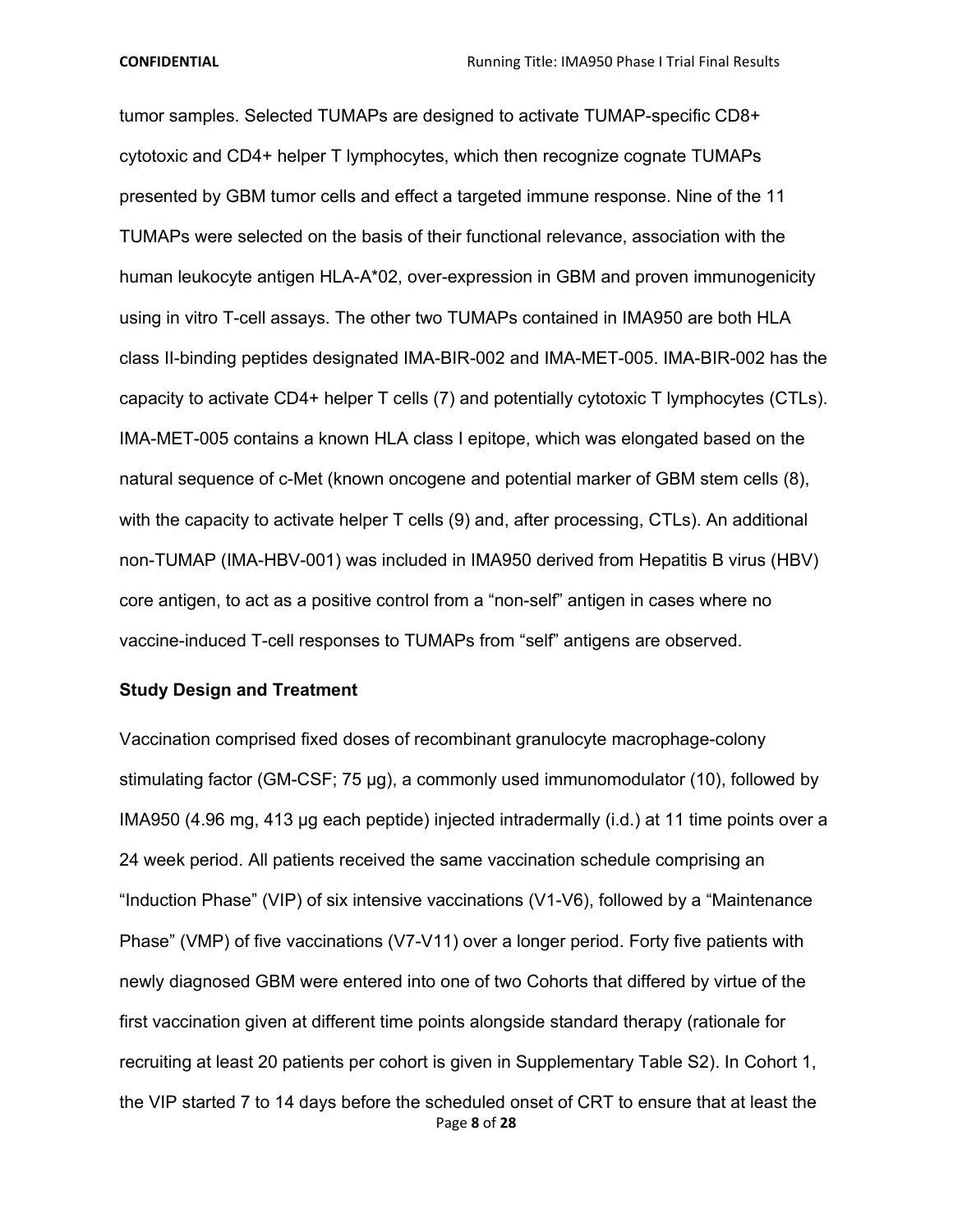first three vaccinations (Days 1, 2, 3) were administered prior to the start of CRT. In Cohort 2, the VIP started a minimum of 7 days after the final dose of CRT and 28 days (+7 days) prior to the first scheduled dose of adjuvant TMZ. This ensured that all six vaccinations in the VIP were administered at least a week after the end of immunosuppressive CRT and completed a week prior to the start of adjuvant TMZ. Three safety observation periods of 21 days were included after 1, 3 and 6 patients had completed 21 days of treatment prior to opening to general recruitment. CRT comprised 54 to 60 Gray in 30 daily fractions over 6 weeks with concomitant daily TMZ, 75 mg/m<sup>2</sup> throughout. Adjuvant TMZ, 150-200 mg/m<sup>2</sup> for 5 days began 35 (+/-7 days) following the last fraction of radiotherapy, repeated every 28 days for a total of 6 cycles. See Supplementary Fig. S1 for a detailed overview of the treatment and assessment schedule.

## **Patient Monitoring and Assessment**

The primary study endpoint of safety and tolerability was assessed according to National Cancer Institute Common Terminology Criteria for Adverse Events (NCI CTCAE) version 4.0. Disease was assessed using MacDonald criteria (11) with the secondary endpoint of progression free survival evaluated at 6 (PFS-6) and 9 months (PFS-9) from date of surgery. Any clinical complete (CR) or partial response (PR) to therapy was confirmed by an independent neuro-oncologist and radiologist. Although not an endpoint of the study, survival data was collected for two years after the final patient had received their first vaccination. The cut-off date for analysis was February 18, 2015.

## **Pharmacodynamic Analysis**

A co-primary endpoint was determining the number of patients showing patient individual T-cell responses directed against TUMAPs contained in IMA950 at one or more post-vaccination time points, as determined by HLA multimer analysis (12, 13). Individual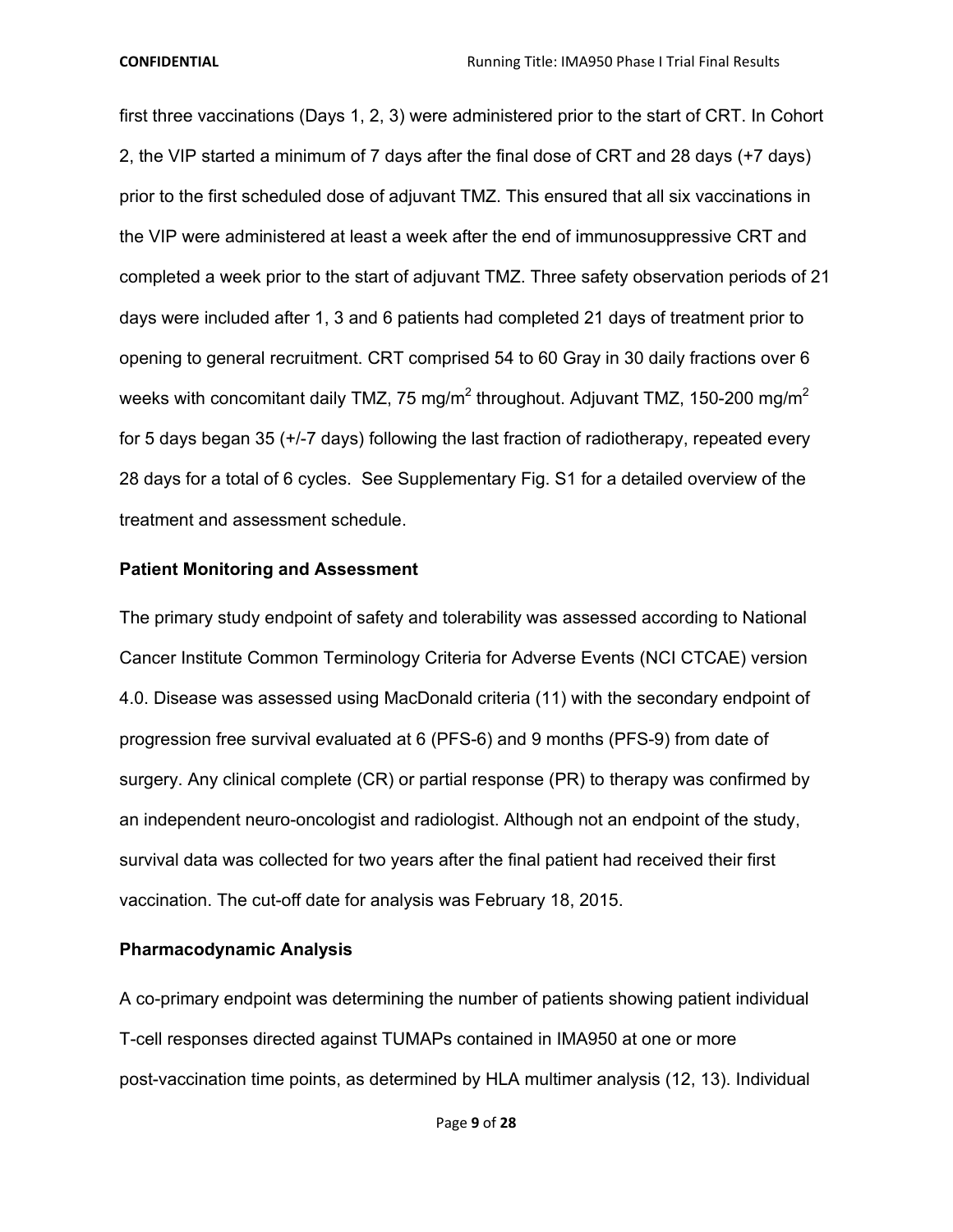patient peripheral blood mononuclear cell (PBMC) samples were pooled in order to ensure sufficient viable PBMCs for multimer analysis as follows: "Pre-vaccination" (PBMC samples 1 and 2), "post-vaccination 1" (PBMC samples 3 and 4), "post-vaccination 2" (PBMC samples 5 and 6) and "post-vaccination 3" (samples 7 and 8). See Supplementary Fig. S1 for further details. Tetramer staining for each TUMAP and control antigens were performed after an in vitro sensitization as described previously (13). Exemplary gating is shown in Supplementary Fig. S2. A positive vaccine-induced multimer CD8 T-cell response for any specific post-vaccination time point of a given antigen and patient was assigned if the following criteria were met: an above threshold immune response (assessed by five independent, trained and blinded jurors and according to Association for Cancer Immunotherapy recommendations (14)) and an at least four-fold higher frequency of multimer positive CD8 T cells (normalized to total CD8 T cells) compared to the respective pre-vaccination time point. Based on prior clinical experience, at the time of study inception, with similar multi-peptide vaccines (13), study success criteria were defined as either ≥ 30% multi-TUMAP response or > 60% single TUMAP response in the study population. Further development would be recommended if either criterion was met. Secondary outcome measures included T<sub>reg</sub> levels (defined as CD3+CD4+CD8-CD25highCD127lowFoxp3+ lymphocytes (15)) pre- and post-vaccination, and correlation of steroid dose with observed T-cell responses. Research analysis examined the kinetics of TUMAP immunogenicity, effect of O<sup>6</sup>-Methylguanine DNA methyltransferase (MGMT) promoter methylation status on PFS and exploring the possible effects of vaccination on observed disease pseudoprogression and pseudo-regression measured using a standardized diffusion-weighted (DWI) and perfusion-weighted (PWI) magnetic resonance imaging (MRI) protocol. Pseudoprogression was defined as an apparent increase in the enhancing tumor (>25%) on an early reference scan followed by a reduction in subsequent scans (assessed at Week 25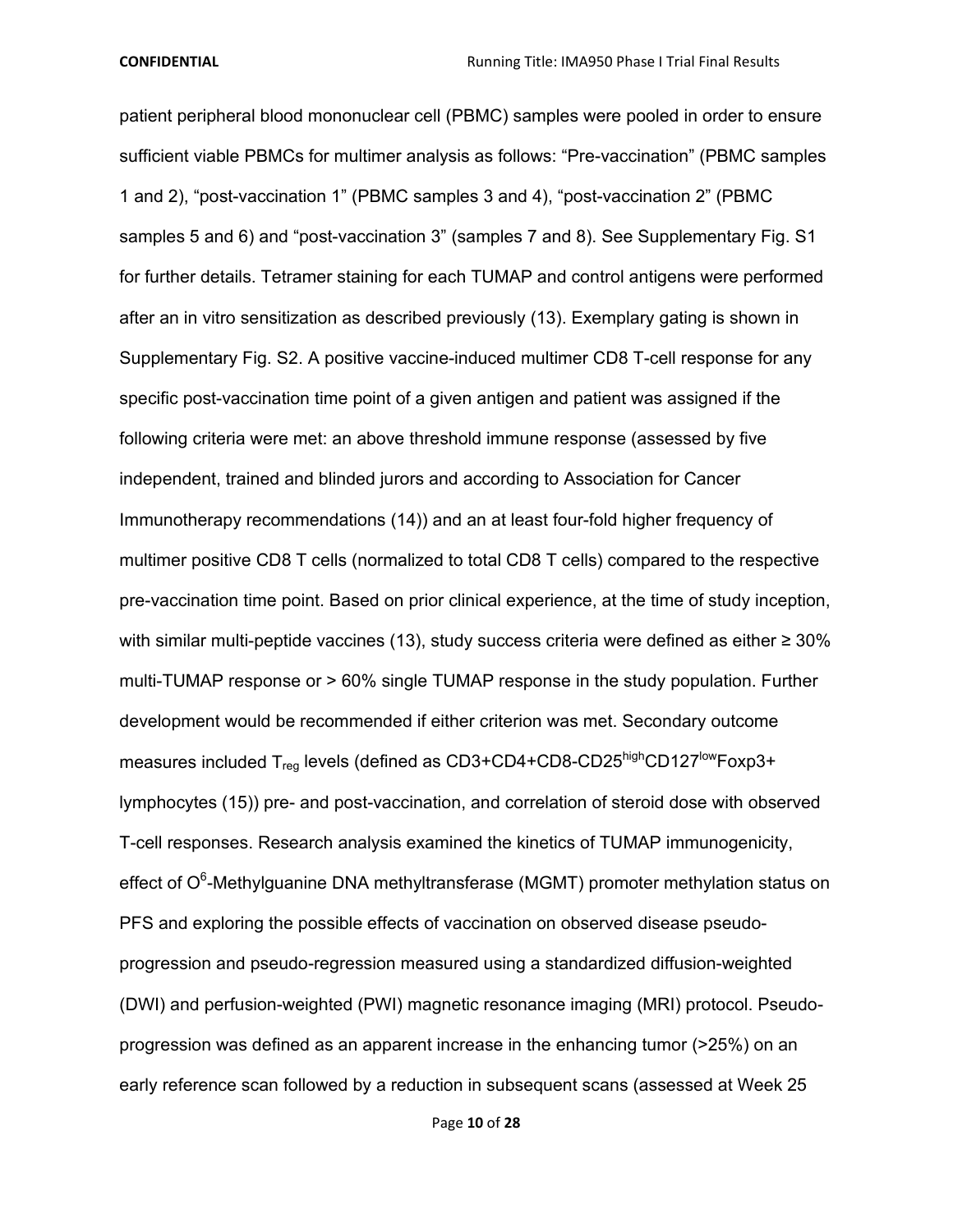onwards), with no associated clinical deterioration. Pseudo-regression was assessed using an inverse definition. It was recommended that patients continue on therapy until the true clinical diagnosis was clarified. Although this design pre-dated that of recently published guidance, suggesting that patients continue the immunotherapy regimen for 3 months prior to PD confirmation (16), it is generally in line with these recommendations.

## **Statistical Analysis**

For the pharmacodynamic analysis, several different methods were used to calculate statistical significance depending on the type of data being examined. All statistical analysis was performed using Prism version 6.02 software (GraphPad Software Inc., La Jolla, California, USA). Two-tailed non-parametric Mann-Whitney test was used to determine differences between independent groups under examination. This included, for example, the number of vaccine induced TUMAP responses per patient between Cohorts and frequency of  $T_{\text{rea}}$  as a percentage of total lymphocytes for a given patient compared between Cohorts. Fisher's exact test was used to analyze contingency tables. This included a comparison of the proportion of patients showing a TUMAP response between Cohorts. Non-parametric Spearman's rank correlation test was used to analyze dependence between two variables such as immune responses and regulatory T cell levels.

The Kaplan-Meier method was used to generate survival curves and estimate OS rates. Log rank test was used to compare the survival distributions between groups of patients that included censored data.

Statistical analysis of imaging parameters was performed using a one-way ANOVA analysis with post hoc intergroup analysis using Tukey's test, due to a significant number of datasets being unavailable for analysis.

## **Results**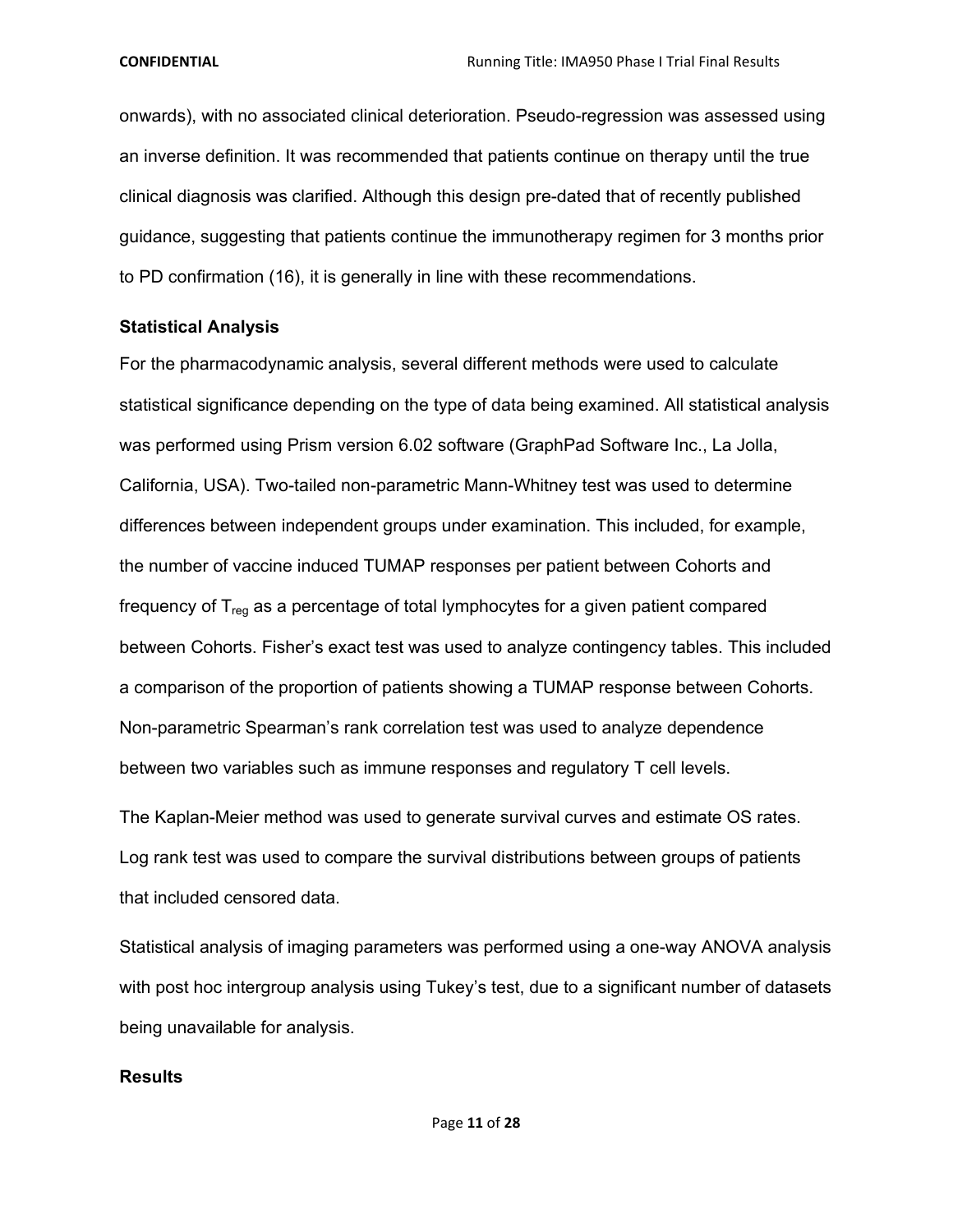## **Patient Demographics**

Table 1 provides an overview of patient demographics. Of 138 patients screened, 53% were HLA-A\*02 positive, which is in the expected range for a United Kingdom population (17). Reasons for non-entry of 26 HLA-A\*02 patients is given in Supplementary Table S3. Forty five patients were recruited into the study; 22 in Cohort 1 and 23 in Cohort 2. Forty patients were immune evaluable, with 39 evaluable for clinical activity assessment. This discrepancy is a result of two patients being lost for follow up between blood sample 6 and week 25 scan (see Supplementary Fig. S1), including one patient that was immune evaluable. The overall median age was 53 years (range 20-75 years) with no meaningful difference between cohorts. All patients had WHO performance status (PS) 0 or 1 at recruitment. A larger proportion of patients in Cohort 2 (65%) had a PS of 1 compared to Cohort 1 (27%), most likely due to Cohort 2 patients having undergone treatment with CRT. As expected, the lymphocyte count on patient entry was lower in Cohort 2 (0.80 $x10^9$ /L) compared to Cohort 1 (1.49 $x10^9$ /L) reflecting the effect of concomitant TMZ in the former. Of the 38 patients evaluable for MGMT promoter methylation testing, 11 (29%) were positive for methylated promoter, 8 of 19 (42%) in Cohort 1 compared to 3 of 19 (16%) in Cohort 2.

## **Safety**

All patients received at least one vaccination and were evaluated for safety (see Table 2 for the most commonly reported adverse events (AEs), regardless of causality). Injection site reaction (ISR) was the most frequent AE, and most common study drug related AE with 81 instances reported in 26 patients (12/22 patients in Cohort 1 and 14/23 patients in Cohort 2). The majority of ISRs were grade 1 (24 out of 26 patients) with only two instances of grade 2 events. Thirty one patients experienced at least one serious adverse event (SAE),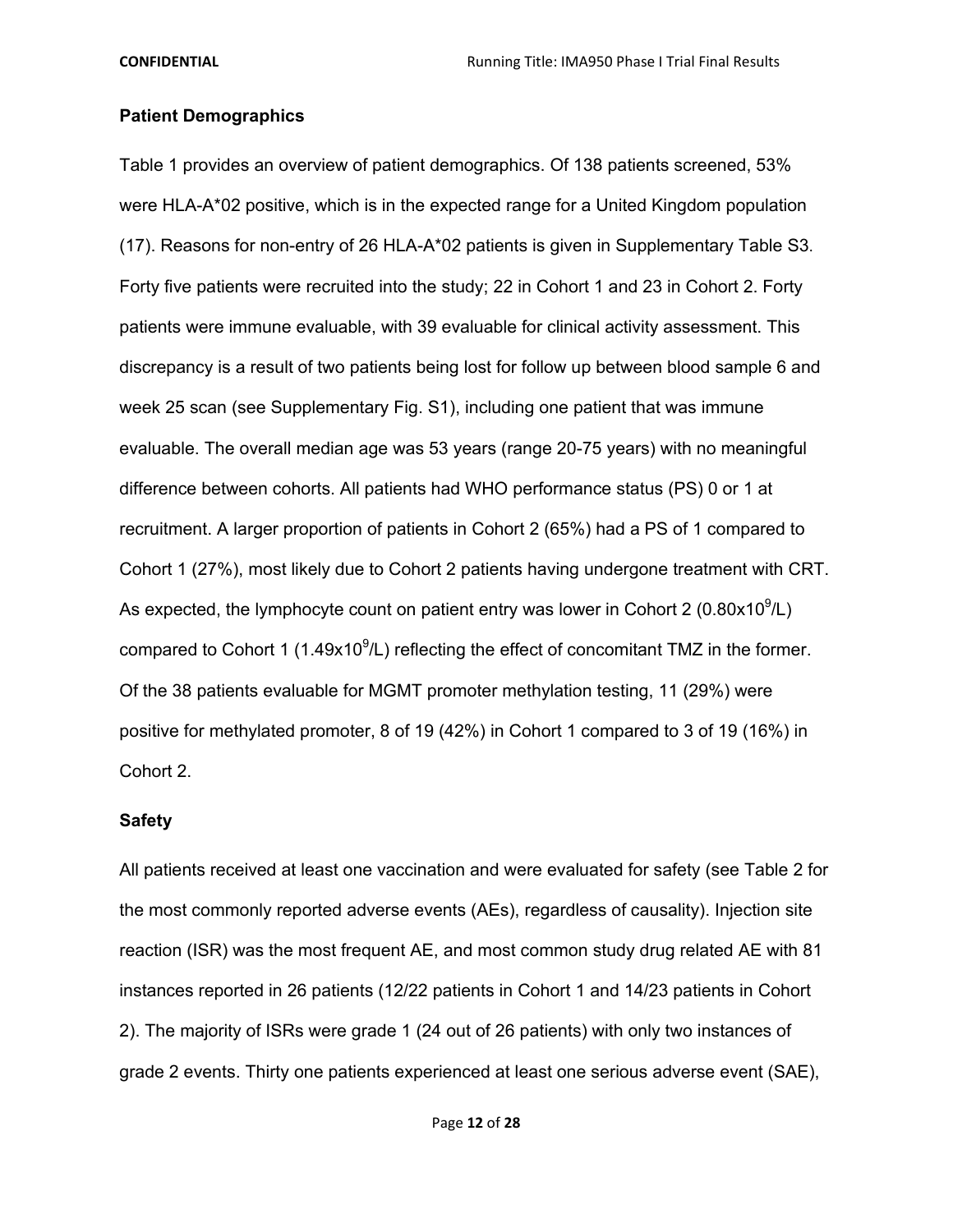one of which was a death unrelated to the study drug. The most frequently reported SAEs were seizure in 8 patients followed by thromboembolic events in 6 patients, none was study drug related. Investigators considered 4 SAEs to be related to the study drug including two cases of grade 4 neutrophil count decrease and one case each of grade 3 fatigue and anaphylaxis. The related SAEs of anaphylaxis and fatigue were both considered dose limiting toxicities. There were no unexpected differences in the safety profiles observed in the two cohorts.

#### **Pharmacodynamics**

Page **13** of **28** Thirty six of 40 immune evaluable patients (90%) were TUMAP responders, with 20 (50%) responding to more than one TUMAP (Fig. 1A). The pre-defined primary immunologic endpoint for recommending further development (≥60% single or ≥30% multi TUMAP responders) was therefore reached for the total immune evaluable study population and each of the two individual study cohorts. In Cohort 1, 9/19 (47%) evaluable patients responded to multiple TUMAPs, with a further 9 (47%) responding to a single TUMAP. Similarly, in Cohort 2, 11/21 (52%) evaluable patients had multiple TUMAP responses and a further 7 (33%) had a single response. Although the number of vaccine induced responses per patient in Cohort 2 appeared to be greater than in Cohort 1 (an arithmetic mean of 2.2 in Cohort 2 versus 1.6 in Cohort 1), this was not statistically significant (p=0.3; Mann Whitney test; Fig. 1B). Immune response kinetics showed a predominant onset of vaccine-induced TUMAP responses in the post-vaccination 1 sample PBMC pool, with 47 (61%) being detected at this time point (Fig. 2A). This was also true for each cohort. In addition, 24 out of 77 (31%) of vaccine-induced TUMAP responses were already detectable pre-vaccination and were boosted at least four-fold by administration of IMA950 plus GM-CSF (data not shown). The majority of vaccine-induced TUMAP responses were detectable at one post-vaccination assay time point only (61%, 52/77 immune responses; Fig. 2A) and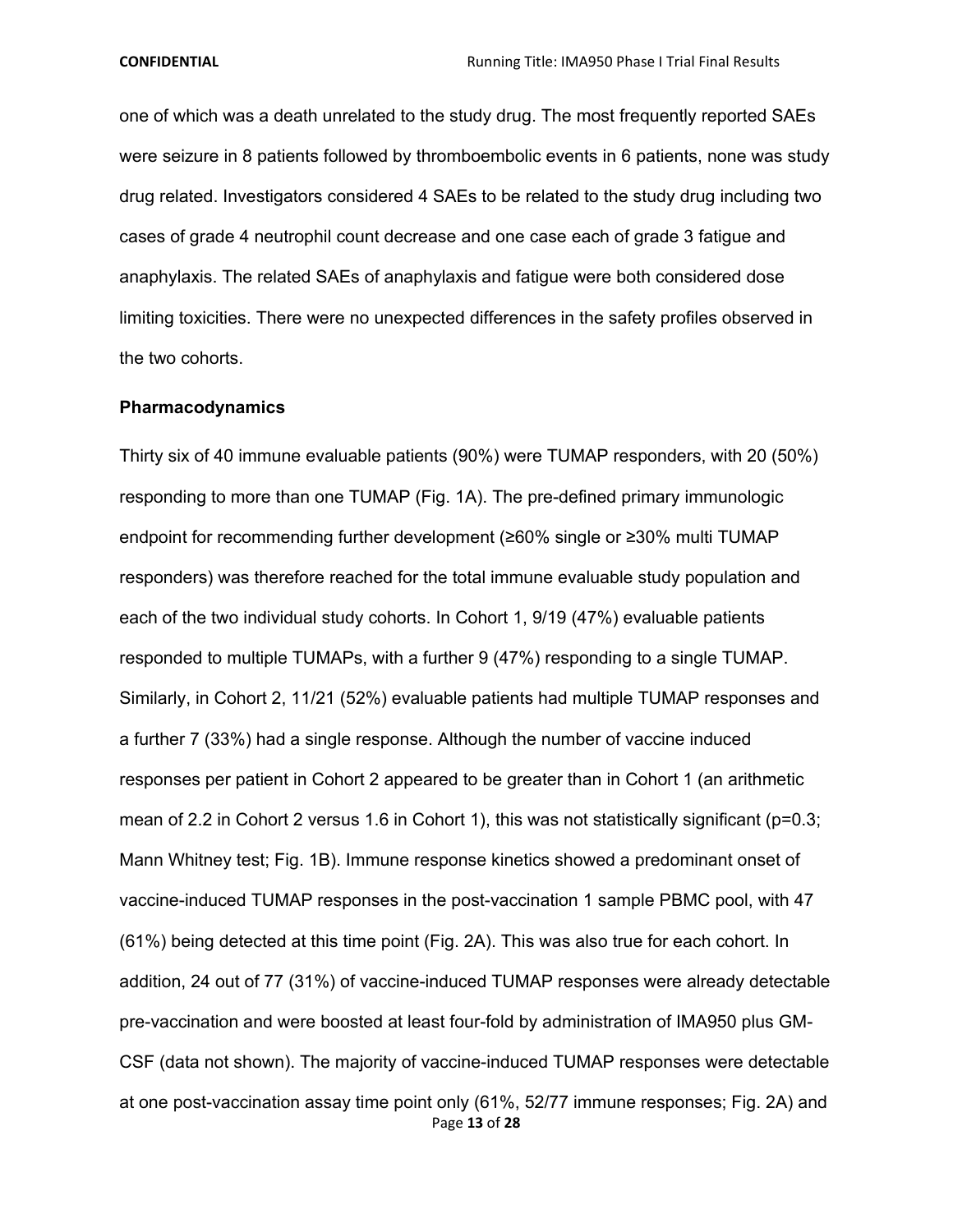were of relatively low magnitude (see Supplementary Fig. S3 for exemplary data). The proportion of vaccine induced TUMAP responses detected at only one post-vaccination assay time point was significantly higher (p=0.025; Fisher's exact test) in Cohort 1 (25/30 immune responses; 83%) than in Cohort 2 (27/47 immune responses; 57%) (Fig. 2B). No apparent differences in TUMAP responses were noted between patients who were and were not receiving concomitant steroid treatment (data not shown).

Twenty five immune evaluable patients (63%) responded to the "non-self" viral antigen, IMA-HBV-001 (13) and was by trend, associated with the number of vaccine-induced TUMAP responses (p=0.117 by Wilcoxon test; data not shown). There was also a trend for the proportion of IMA-HBV-001 responders to be enriched within the multi-TUMAP responder fraction of patients (p=0.191 by Fisher's exact test; data not shown).

There was no correlation between pre-treatment  $T_{reg}$  levels and number of vaccine-induced TUMAP responses overall (Fig. 3A) or within either cohort of patients (Fig 3B and C). A comparative analysis of study cohorts revealed that pre-treatment  $T_{req}$  levels normalized to lymphocytes were significantly increased (p=0.0003 by Wilcoxon test) in Cohort 2 compared to Cohort 1 (Fig. 3D).

In order to explore possible effects of vaccination on observed pseudo-progression and pseudo-regression of disease, DWI and PWI was performed alongside standard gadolinium MRI scans. Cohort 1 patients showed increases in apparent diffusional coefficient (p<0.05), following CRT (see Supplementary Fig. S4). Over the same period, PWI parameters showed a trend (albeit not statistically significance) towards increased T1 values, contrast transfer coefficient ( $K<sup>trans</sup>$ ) and total enhancing volume ( $v<sub>e</sub>$ ) with an associated decrease in plasma volume  $(v_p)$  between scans 1 and 2 (data not shown).

#### **Clinical Activity**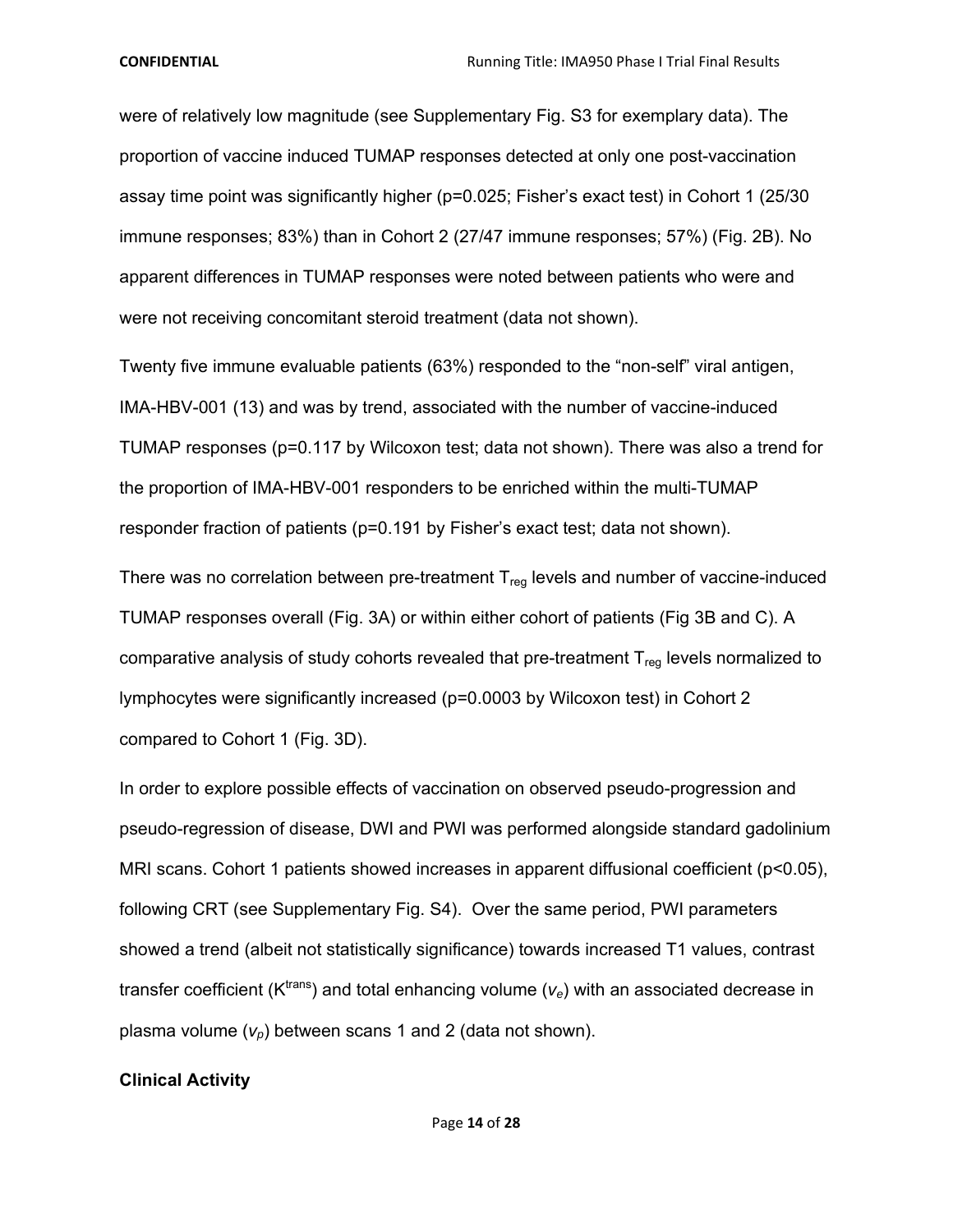Twenty nine of 39 evaluable patients were progression free at 6 months (PFS-6 of 74.4%) with 12 continuing to be progression free at 9 months (PFS-9 of 30.8%). Stable disease (SD) was confirmed for 11 evaluable patients (28.2%) at Week 40. One patient with residual disease at baseline had a partial response (PR) at Week 40, with tumor size decreasing from 357 mm<sup>2</sup> at baseline to 25 mm<sup>2</sup> at week 17, being maintained until they went off study. Four patients with SD and the patient with PR at Week 40 had MGMT promoter methylation (5/11 patients with a methylated MGMT promoter; 45.5%). Five other patients with SD at Week 40 had unmethylated MGMT promoters (5/27 patients with an unmethylated MGMT promoter; 18.5%). Eleven patients out of an evaluable 38 (29%) had a methylated MGMT promoter, which conferred a significant survival advantage (28.3 versus 14.8 months; p=0.025 using Log-rank test; data not shown).

As of the cutoff date (18-Feb-15), median OS for the study was 15.3 months (Fig. 4A) with no significant differences between the cohorts or those patients that responded to multiple TUMAPs compared to those that did not respond or to one TUMAP only (Fig. 4B). Interestingly, patients experiencing one or more ISRs had a significantly improved ( $p =$ 0.0001; hazard ratio 0.33) median OS of 26.7 months compared to 13.2 months for those that did not (Fig. 4C). The median age of patients in the ISR group was significantly lower than that of the non-ISR (47 versus 57 years respectively;  $p = 0.023$  by Mann Whitney test). Imaging parameters in patients displaying ISRs showed no significant difference. However in Cohort 2 ISR was associated with lower  $K^{trans}$  (p <0.05),  $v_p$  (p <0.01),  $v_e$  (p <0.05) and rate constant  $K_{ep}$  (p<0.05) values at baseline.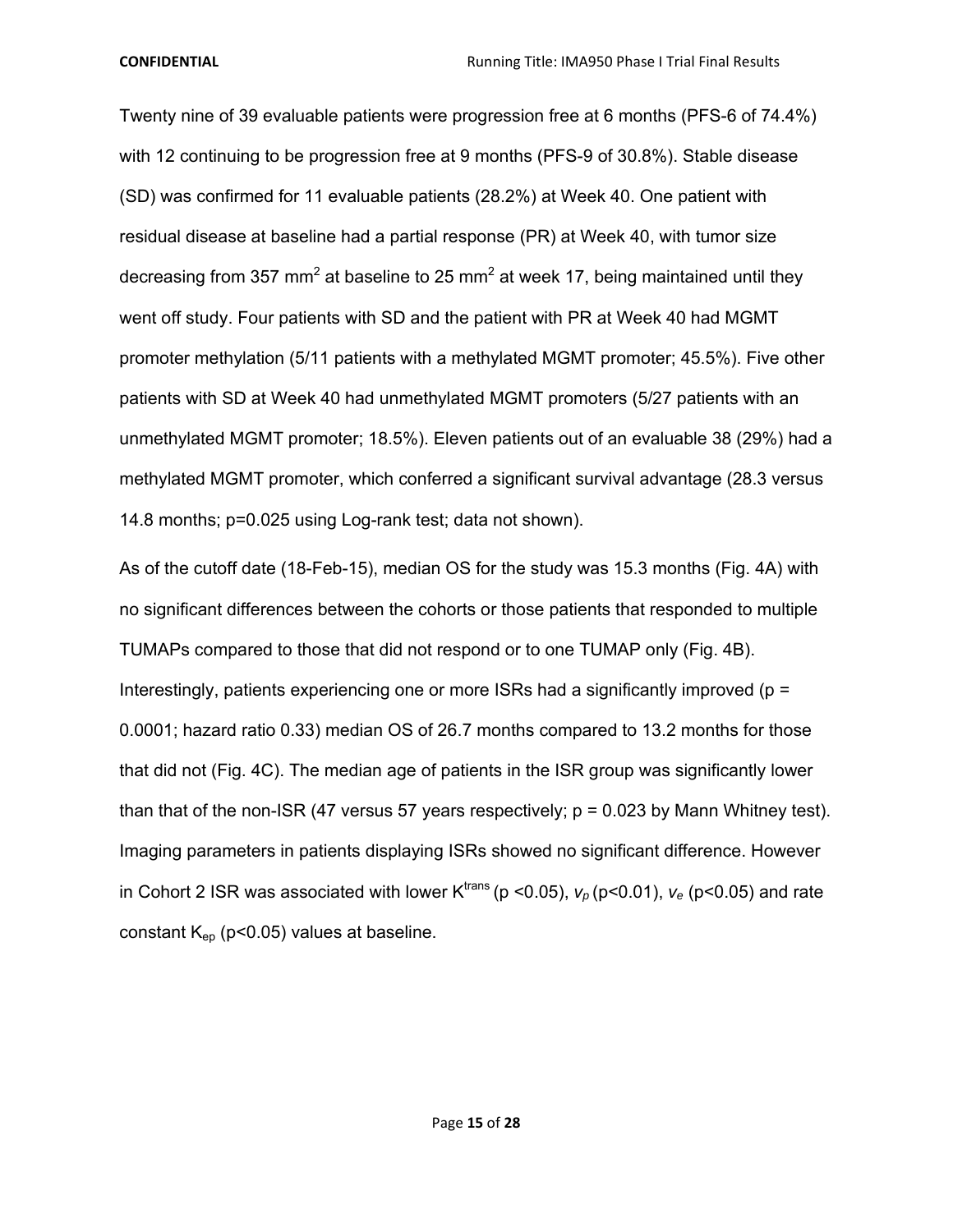## **Discussion**

In the majority of treated GBM patients, IMA950 produced antigen specific peripheral CD8+ T-cell immune responses to the TUMAPs contained within the vaccine, with a relatively benign drug related toxicity profile comprising mainly minor injection site reactions. The two cohort study design was used to help define the most biologically effective and clinically feasible administration schedule of IMA950 for subsequent development as determined by the level of vaccine induced TUMAP specific immune responses for each schedule. However, it does not allow direct comparison of clinical efficacy between cohorts since recruitment was not randomized nor was the trial prospectively powered to make such a comparison. Both cohorts presented challenges that had the potential to interfere with successful vaccination and the mounting of a measurable TUMAP specific immune response. In Cohort 1, there was a risk that CRT could be immunosuppressive (18, 19) and interfere with the induction and maintenance of TUMAP specific CD8+ T cells. Whereas in Cohort 2 there was the possibility that following completion of CRT, patient lymphocyte counts would be depleted and have lost the ability to mount a detectable immune response to IMA950. Indeed, immune data showed that Cohort 1 patients had a decreased detection rate of vaccine induced TUMAP responses at later time points (Fig. 2), suggesting that CRT may interfere with the induction and maintenance of antigen specific CD8+ T cells. The greater number and improved durability of TUMAP responses in Cohort 2 suggests that lymphocyte depletion caused by CRT is either insufficient to hinder induction of antigen specific CD8+ T cells or can be recovered sufficiently rapidly to support their expansion.

Page **16** of **28**  $T_{\text{reg}}$  are a potent immunosuppressive cell population (20) that may interfere with the immunogenicity of cancer vaccines (21). Given this, an additional key biological endpoint of this study was to explore the effect of pre-treatment  $T_{\text{req}}$  levels on the immunogenicity of IMA950. There was no correlation between pre-treatment  $T_{\text{reg}}$  levels (relative to the overall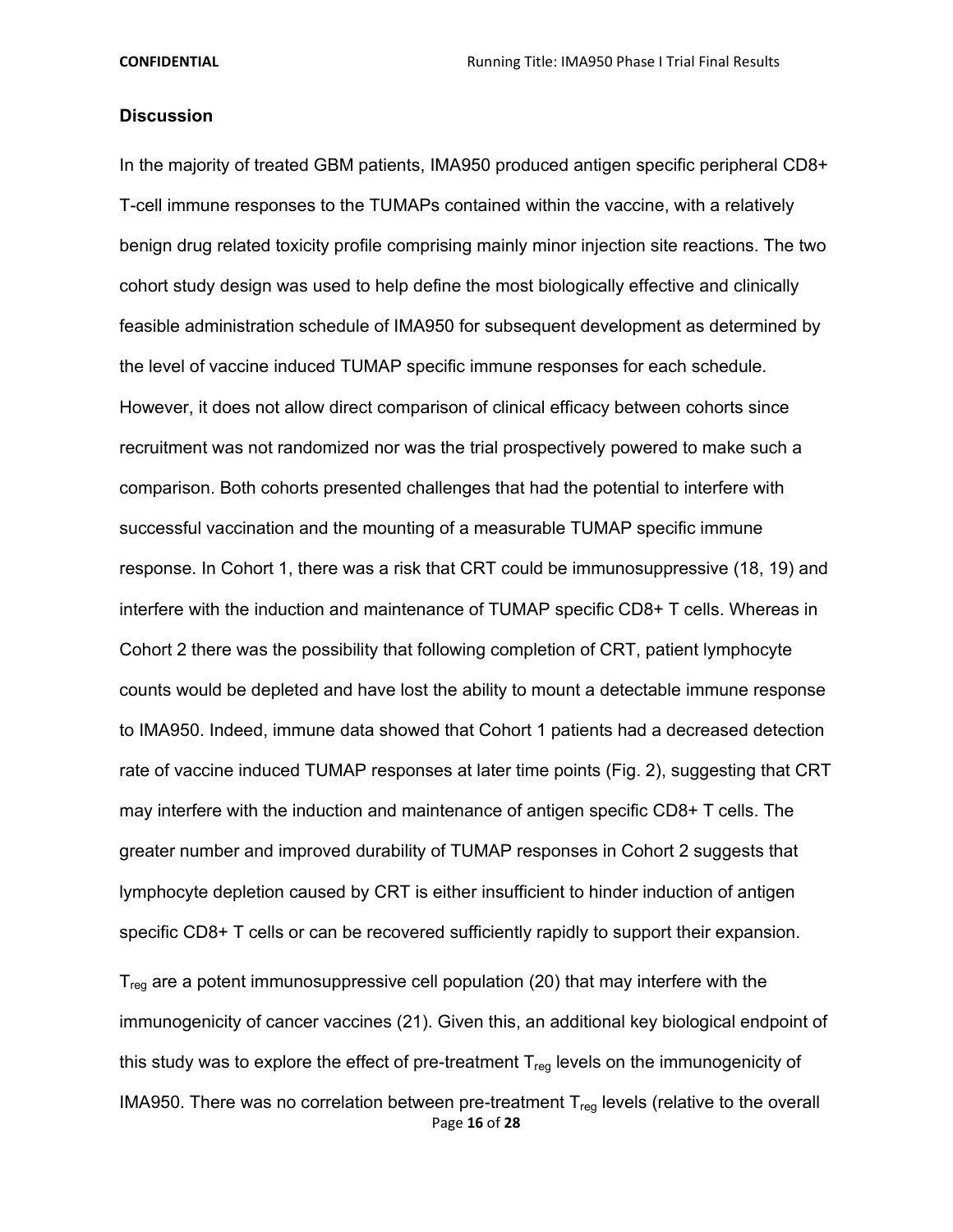lymphocyte population) and the number of vaccine induced TUMAP responses for the overall group of immune evaluable study patients. This result is similar to previous reports in other GBM vaccine studies (22, 23). There was a significant increase in the  $T_{\text{req}}$  levels at the start of vaccinations in Cohort 2 compared to Cohort 1, likely indicating a relative increase of  $T_{\text{req}}$  compared to other lymphocyte subpopulations as a result of the preceding CRT (24). The importance of this finding is unclear given that there were more vaccine-induced immune responses in Cohort 2.

The overall number of immune evaluable patients responding to multiple TUMAPs in this study (50%) exceeded that demonstrated for other similar vaccine products (13) such as IMA901, which had a multi-TUMAP response rate of 26%. In contrast to that found with IMA901, there was no apparent correlation between the number of TUMAP responses and improved survival (Fig. 4B). However, there are key differences between this study and that of IMA901. IMA901 comprises different TUMAPs, selected specifically for the treatment of renal cell carcinoma (RCC) patients and the IMA901 study was conducted in the absence of potentially confounding standard of care therapy. Low dose cyclophosphamide (shown to decrease the number and function of  $T_{\text{rea}}$  (25, 26)) was also used alongside GM-CSF to further enhance immune response potential. In addition, RCC is known to be an immune-responsive tumor type (27), whereas immunotherapy for GBM is still in its infancy. Indeed, cancer vaccine immunotherapy strategies for GBM patients require considerable refinement due to the challenges posed by immune resistance and suppression in this tumor type (28). Multiple immunosuppressive mechanisms are likely to be important in GBM including, enhanced secretion of immunosuppressive factors after exposure to standard therapy (29), induction of tumor infiltrating lymphocytes and  $T_{\text{req}}$  activity (30), as well as immune checkpoint pathways such as PD-1/PD-L1 and CTLA-4 (31, 32).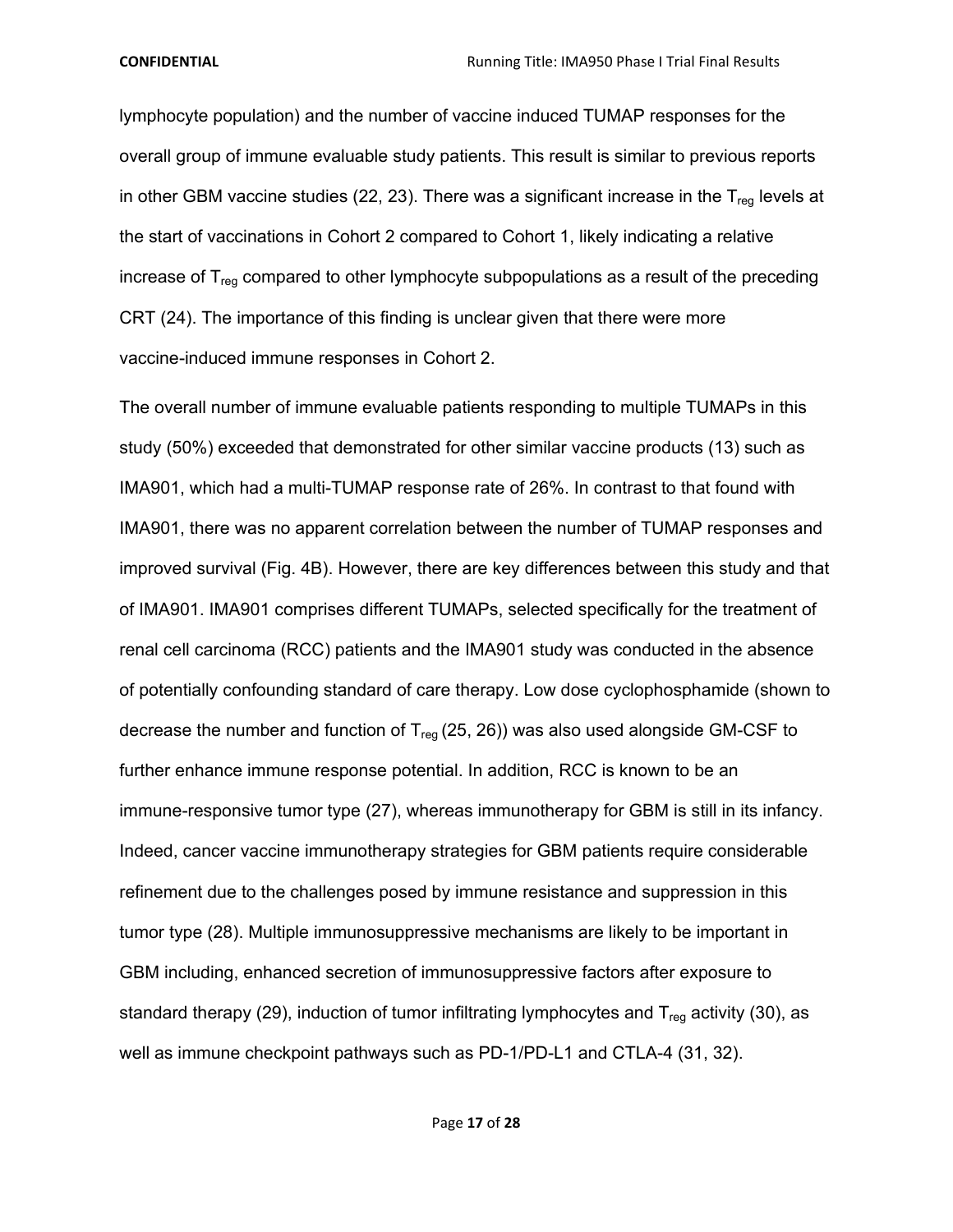The aim of administering adjuvant(s) alongside therapeutic vaccines is to attempt to augment immune response and overcome immune suppression by either: moving the immune response toward Th1 or Th2 immunity, activating innate immunity or to serve as a local repository for prolonged antigen release and protection from degradation. In this study we utilized GM-CSF as an adjuvant based on the principle that it should enhance effective priming of T-cell responses (33, 34) and the fact that it had been successfully applied in late stage clinical trials (35). There is evidence to suggest that in some circumstances at least, GM-CSF may not significantly enhance immune responses and may even be detrimental (36). Even so, an earlier meta-analysis of published trials suggests that low-dose GM-CSF (40-80 μg for 1-5 days) given s.c. or i.d. at the site of vaccination enhances the cellular immune response, while high-dose, systemic treatment (>=100 μg) does not increase the efficacy of a peptide vaccine due to expansion of immune-inhibiting MDSCs (10). Based on this evidence, we opted for a fixed dose of  $75 \mu$ g GM-CSF given i.d. prior to vaccination with IMA950. In light of the relatively low magnitude and transient immune responses, enhancement of the vaccination regimen, including selection of the most effective adjuvant partner(s), is necessary; for example by using alternate or additional adjuvants such as locally applied poly-ICLC (37), imiquimod (38) or systemically administering CD40 ligand (39) or cyclophosphamide (40). Combining cancer vaccines such as IMA950 with immune checkpoint inhibitors such as anti-PD1/PD-L1 or anti-CTLA4 antibodies should also be expected to enhance anti-tumor immune responses. This is based on the rationale that overcoming local immune suppression and T cell anergy by checkpoint blockade can be limited by the specificity/size of the pre-existing T cell population and the fact that some tumors are relatively non-immunogenic. Indeed, preclinical and clinical data is beginning to emerge demonstrating that the anti-tumor activity of immune checkpoint blockade can be enhanced by vaccination (41, 42).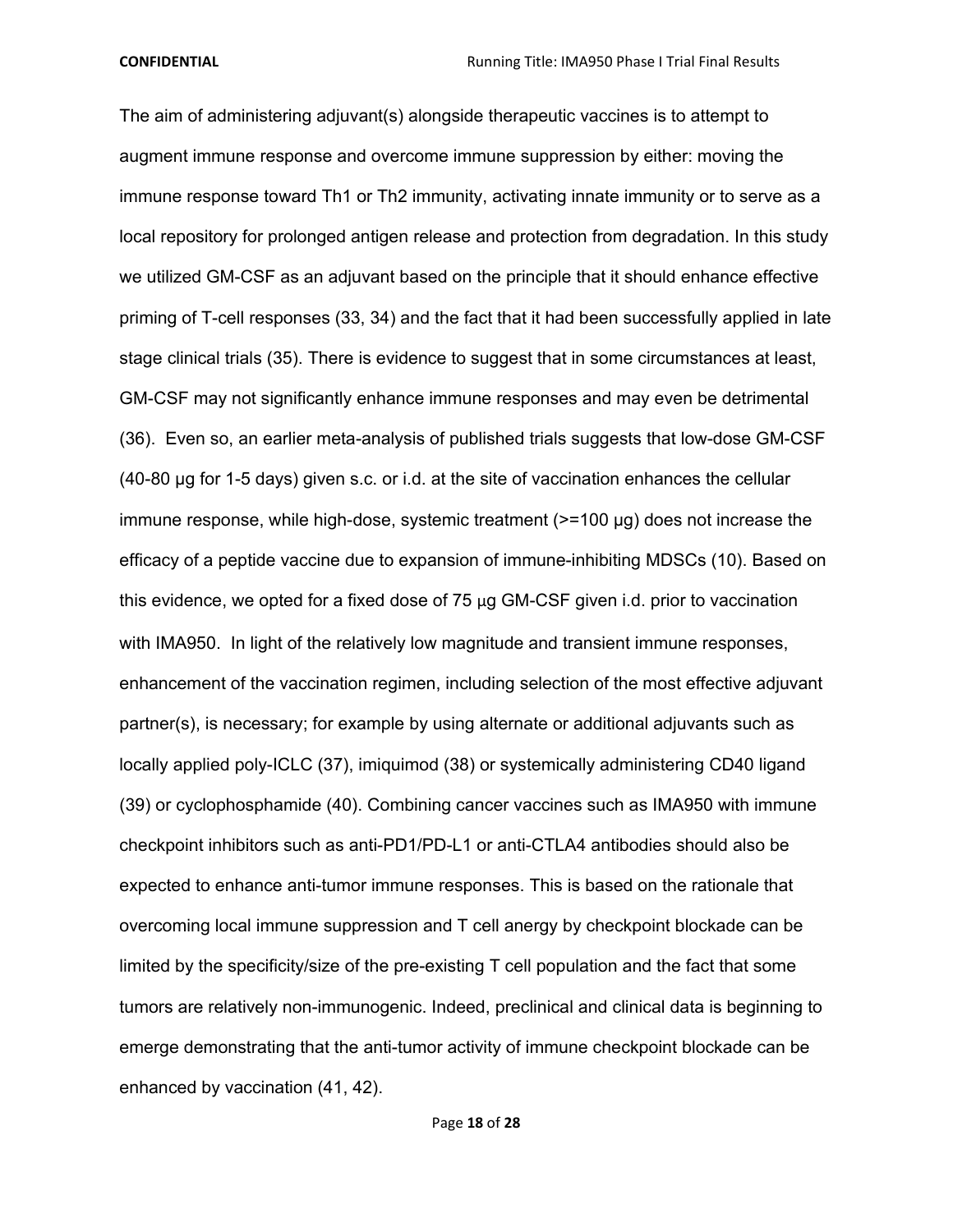The observation that patients experiencing one or more ISRs had improved survival and were generally of younger age, suggest that ISR may be a prognostic marker for a patient population with an inherently healthier immune system (43). This is supported by the significantly different imaging features in Cohort 2 patients experiencing ISRs whose tumors showed less vascularity and reduced angiogenesis associated vascular permeability. Although this was an unplanned and retrospective analysis, a contribution of the vaccine to patient survival for those with a more vigorous immune system cannot be ruled out and could be investigated in future randomized studies that might include a non-specific immunogen. In addition, methylation of MGMT promoter conferred a survival advantage for GBM patients, as previously reported (44).

A key factor that will need to be considered during the future development of IMA950 and therapeutic cancer vaccines more generally is the need to continue vaccination even after the disease appears to be progressing. Unlike conventional cancer chemotherapy, the effect of cancer immunotherapies is not directly on the disease but rather on the immune system which leads to a cellular immune response followed by tumoricidal biological activity and potentially improved patient survival (45). This can lead to non-typical patient survival curves and misinterpretation of study results. Given this, chronic vaccination beyond disease progression, and potentially during subsequent therapy, will need to be carefully planned as part of future positioning alongside other therapy for the treatment of GBM. IMA-HBV-001 was also included in the IMA950 vaccine to act as a positive control in cases where no vaccine-induced T cell responses to TUMAPs from "self" antigens are observed. There was a trend (albeit not reaching statistical significance) for patients mounting an immune response toward IMA-HBV-001 also to respond to one or more TUMAP, supporting its use as a general immunogenicity marker. However these findings also suggest that IMA-

Page **19** of **28** HBV-001 has limited use as an independent control peptide for association analysis.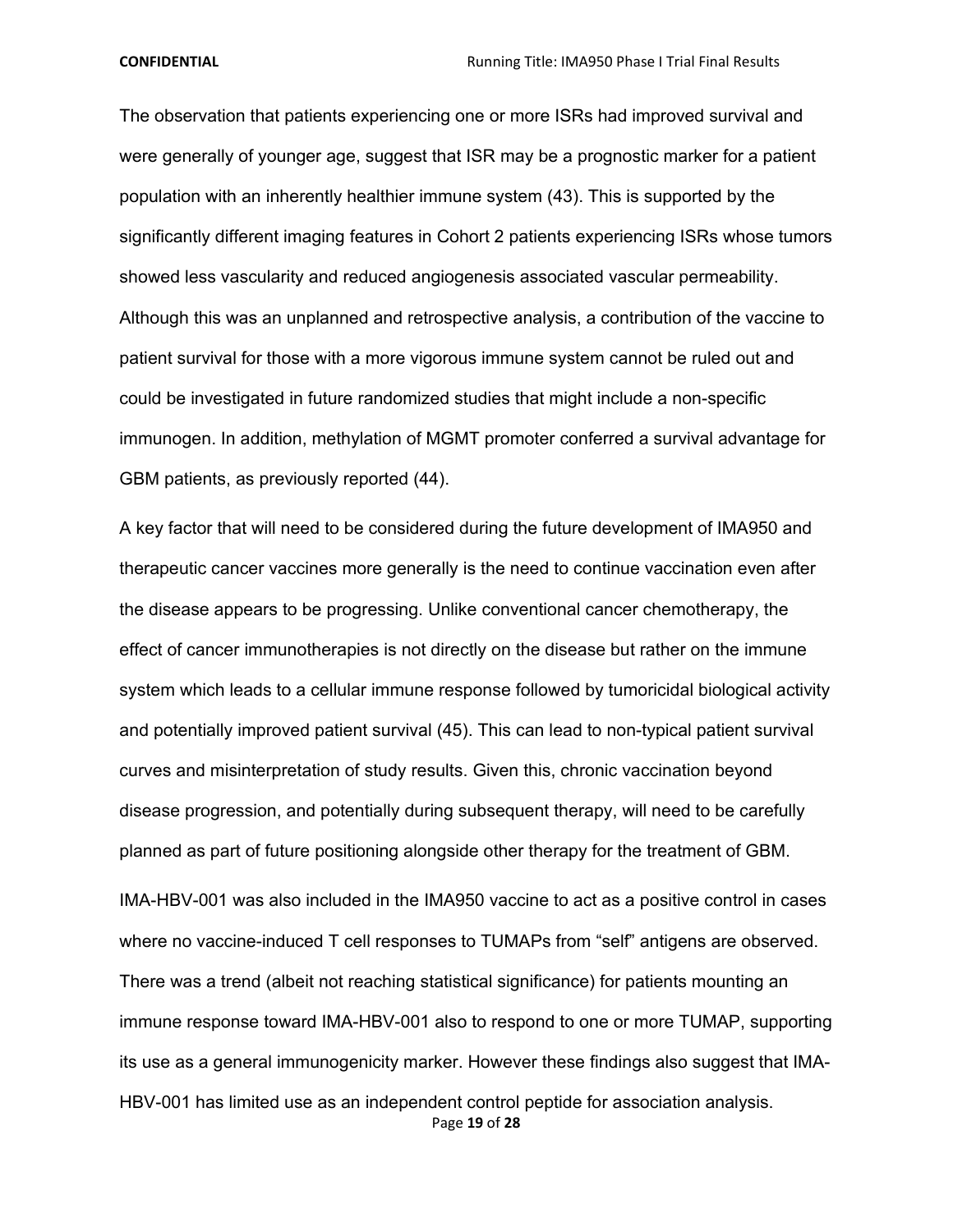Successful development of effective therapeutic vaccines for cancer has proven to be particularly challenging. In the context of GBM, the most advanced therapeutic vaccine approach was that of rindopepimut (CDX-110) which consists a single 14-mer peptide derived from epidermal growth factor receptor variant III deletion mutation (EGFRvIII) (46). Results from a Phase II single arm study of rindopepimut, given to newly diagnosed EGFRvIII+ GBM patients post-CRT in combination with adjuvant TMZ, demonstrated a median OS of 21.8 months, an increase in anti-EGFRvIII antibody titer and clearance of EGFRvIII from the majority of analyzed post-treatment tumors (47). Even so, the resulting pivotal, double-blind, randomized, Phase III trial using the same schedule and setting was terminated at a planned interim analysis due to emergent data indicating that the study would not reach statistical significance for the primary OS endpoint (48). It is currently unclear as to why the study failed to meet the primary endpoint, albeit a median OS of 21.1 months was reported for the placebo treated group (versus 20.4 months for vaccinated), well above the expected median of approximately 16 months, which may have confounded the data. A previous report suggests that GBM patients taking part in US based Phase II trials have significantly longer survival compared to historical data (49). The authors speculate that this may be due to the novel agent being tested or advances in standard of care. If the latter is correct, the apparent improvement in survival found in the Phase II rindopepimut study may have lead to an overly optimistic prediction of clinical benefit and subsequent failure of the Phase III trial. It is also possible that the reported loss of EGFRvIII from tumors during the vaccination period may have led to escape from immune surveillance, an issue that the IMA950 vaccine attempts to address by simultaneous targeting of 11 different antigens (TUMAPs). Nevertheless, even though the study reported here clearly met predefined immune response success criteria, further clinical optimization should precede transition of IMA950 into the next phase of clinical development. This

Page **20** of **28**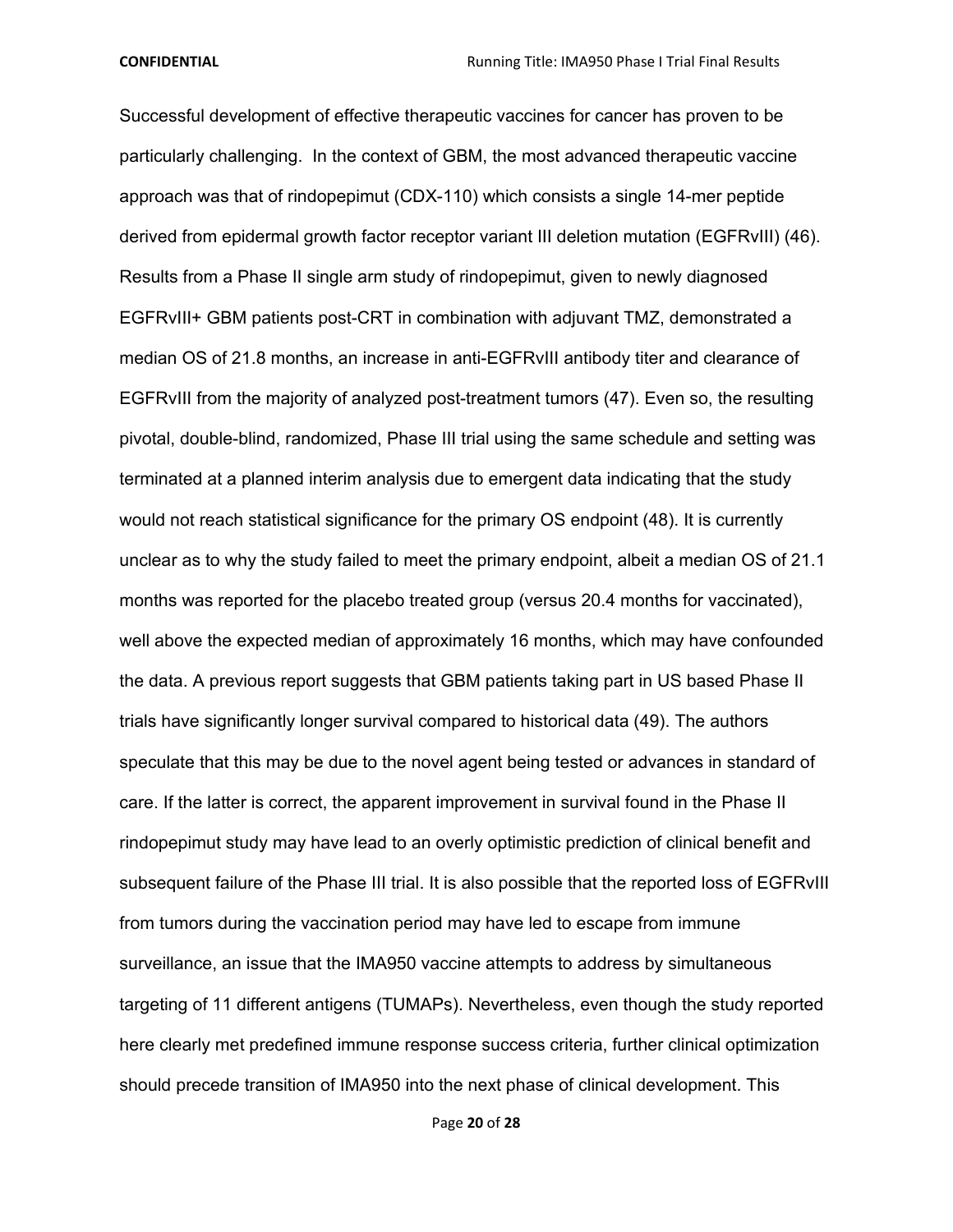should include selection of the most appropriate adjuvant(s) and gaining a deeper understanding of how best to combine IMA950 with other immunotherapies, such as immune checkpoint inhibitors, in order to maximize the magnitude of immune response, as well as gaining a better understanding as to the optimal position and schedule of the vaccine relative to the current standard of care.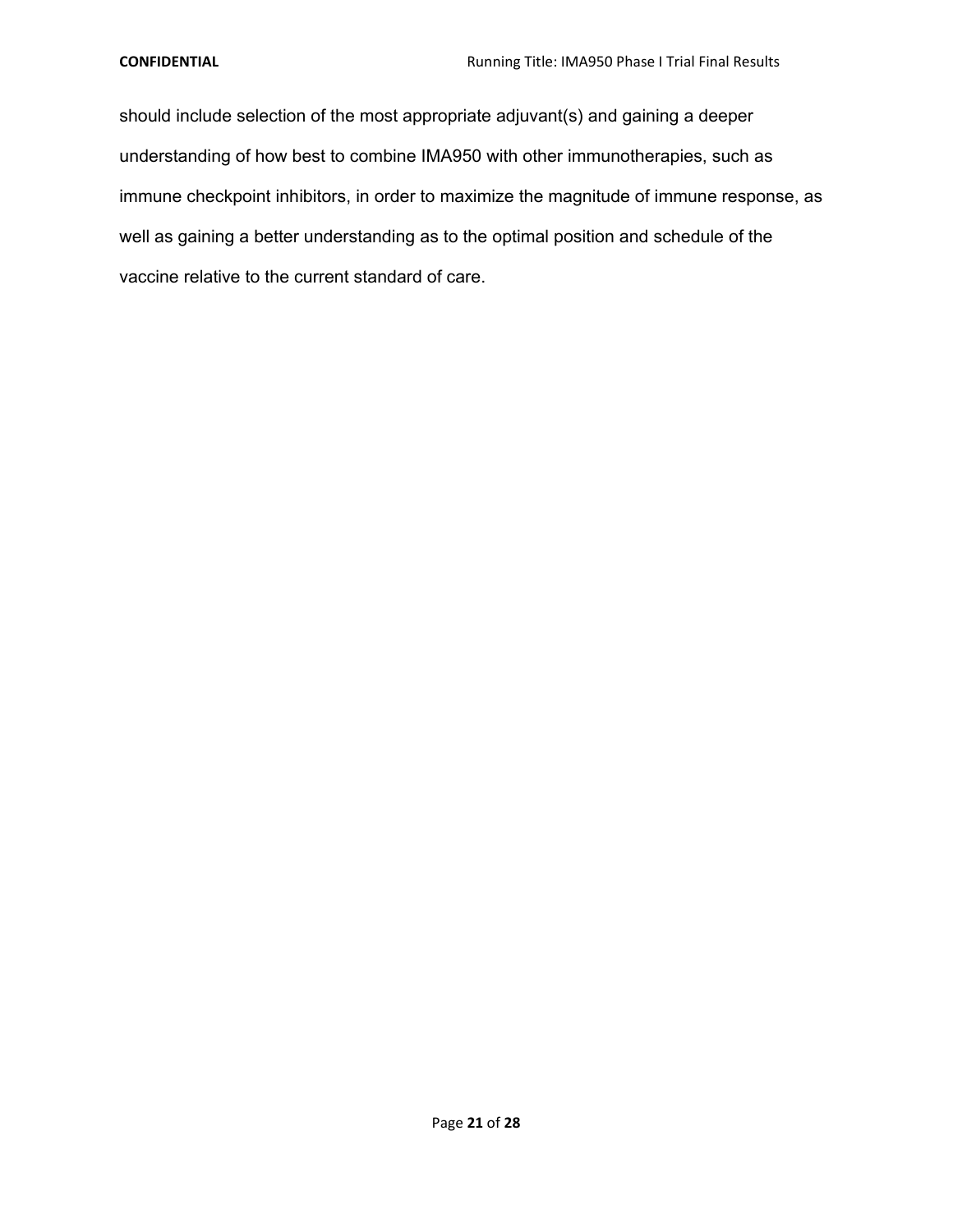# **REFERENCES**

1. Schwartzbaum JA, Fisher JL, Aldape KD, Wrensch M. Epidemiology and molecular pathology of glioma. Nature clinical practice Neurology. 2006;2:494-503; quiz 1 p following 16.

2. Stupp R, Mason WP, van den Bent MJ, Weller M, Fisher B, Taphoorn MJ, et al. Radiotherapy plus concomitant and adjuvant temozolomide for glioblastoma. The New England journal of medicine. 2005;352:987-96.

3. Dolecek TA, Propp JM, Stroup NE, Kruchko C. CBTRUS statistical report: primary brain and central nervous system tumors diagnosed in the United States in 2005-2009. Neuro-oncology. 2012;14 Suppl 5:v1- 49.

4. Dobes M, Khurana VG, Shadbolt B, Jain S, Smith SF, Smee R, et al. Increasing incidence of glioblastoma multiforme and meningioma, and decreasing incidence of Schwannoma (2000-2008): Findings of a multicenter Australian study. Surgical neurology international. 2011;2:176.

5. Johnson DR. Rising incidence of glioblastoma and meningioma in the United States: Projections through 2050. ASCO Meeting Abstracts. 2012;30:2065.

6. Dutoit V, Herold-Mende C, Hilf N, Schoor O, Beckhove P, Bucher J, et al. Exploiting the glioblastoma peptidome to discover novel tumour-associated antigens for immunotherapy. Brain : a journal of neurology. 2012;135:1042-54.

7. Widenmeyer M, Griesemann H, Stevanovic S, Feyerabend S, Klein R, Attig S, et al. Promiscuous survivin peptide induces robust CD4+ T-cell responses in the majority of vaccinated cancer patients. International journal of cancer Journal international du cancer. 2012;131:140-9.

8. Li Y, Li A, Glas M, Lal B, Ying M, Sang Y, et al. c-Met signaling induces a reprogramming network and supports the glioblastoma stem-like phenotype. Proceedings of the National Academy of Sciences of the United States of America. 2011;108:9951-6.

9. Melief CJ, van der Burg SH. Immunotherapy of established (pre)malignant disease by synthetic long peptide vaccines. Nature reviews Cancer. 2008;8:351-60.

10. Parmiani G, Castelli C, Pilla L, Santinami M, Colombo MP, Rivoltini L. Opposite immune functions of GM-CSF administered as vaccine adjuvant in cancer patients. Annals of oncology : official journal of the European Society for Medical Oncology / ESMO. 2007;18:226-32.

11. Macdonald DR, Cascino TL, Schold SC, Jr., Cairncross JG. Response criteria for phase II studies of supratentorial malignant glioma. J Clin Oncol. 1990;8:1277-80.

12. Chudley L, McCann KJ, Coleman A, Cazaly AM, Bidmon N, Britten CM, et al. Harmonisation of shortterm in vitro culture for the expansion of antigen-specific CD8(+) T cells with detection by ELISPOT and HLAmultimer staining. Cancer immunology, immunotherapy : CII. 2014;63:1199-211.

13. Walter S, Weinschenk T, Stenzl A, Zdrojowy R, Pluzanska A, Szczylik C, et al. Multipeptide immune response to cancer vaccine IMA901 after single-dose cyclophosphamide associates with longer patient survival. Nature medicine. 2012;18:1254-61.

14. Britten CM, Janetzki S, Ben-Porat L, Clay TM, Kalos M, Maecker H, et al. Harmonization guidelines for HLA-peptide multimer assays derived from results of a large scale international proficiency panel of the Cancer Vaccine Consortium. Cancer immunology, immunotherapy : CII. 2009;58:1701-13.

15. Seddiki N, Santner-Nanan B, Martinson J, Zaunders J, Sasson S, Landay A, et al. Expression of interleukin (IL)-2 and IL-7 receptors discriminates between human regulatory and activated T cells. The Journal of experimental medicine. 2006;203:1693-700.

16. Okada H, Weller M, Huang R, Finocchiaro G, Gilbert MR, Wick W, et al. Immunotherapy response assessment in neuro-oncology: a report of the RANO working group. The Lancet Oncology. 2015;16:e534-42.

17. Winney B, Boumertit A, Day T, Davison D, Echeta C, Evseeva I, et al. People of the British Isles: preliminary analysis of genotypes and surnames in a UK-control population. European journal of human genetics : EJHG. 2012;20:203-10.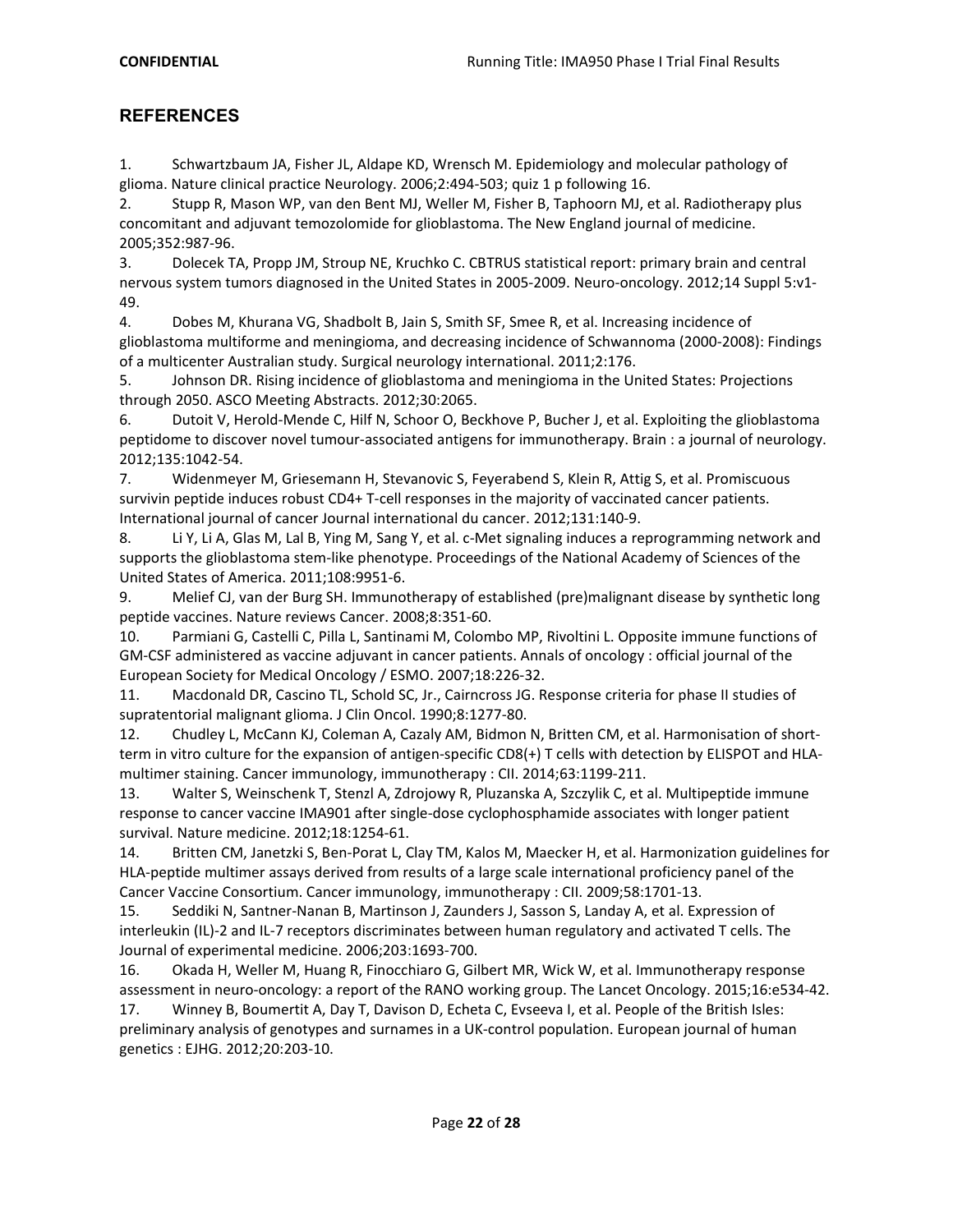18. Kempuraj D, Devi RS, Madhappan B, Conti P, Nazer MY, Christodoulou S, et al. T lymphocyte subsets and immunoglobulins in intracranial tumor patients before and after treatment, and based on histological type of tumors. International journal of immunopathology and pharmacology. 2004;17:57-64.

19. Kocher M, Kunze S, Eich HT, Semrau R, Muller RP. Efficacy and toxicity of postoperative temozolomide radiochemotherapy in malignant glioma. Strahlentherapie und Onkologie : Organ der Deutschen Rontgengesellschaft [et al]. 2005;181:157-63.

20. Campbell DJ, Koch MA. Phenotypical and functional specialization of FOXP3+ regulatory T cells. Nature reviews Immunology. 2011;11:119-30.

21. Butt AQ, Mills KH. Immunosuppressive networks and checkpoints controlling antitumor immunity and their blockade in the development of cancer immunotherapeutics and vaccines. Oncogene. 2014;33:4623-31.

22. Chiba Y, Hashimoto N, Tsuboi A, Oka Y, Murao A, Kinoshita M, et al. Effects of concomitant temozolomide and radiation therapies on WT1-specific T-cells in malignant glioma. Japanese journal of clinical oncology. 2010;40:395-403.

23. Sampson JH, Aldape KD, Archer GE, Coan A, Desjardins A, Friedman AH, et al. Greater chemotherapy-induced lymphopenia enhances tumor-specific immune responses that eliminate EGFRvIIIexpressing tumor cells in patients with glioblastoma. Neuro-oncology. 2011;13:324-33.

24. Fadul CE, Fisher JL, Gui J, Hampton TH, Cote AL, Ernstoff MS. Immune modulation effects of concomitant temozolomide and radiation therapy on peripheral blood mononuclear cells in patients with glioblastoma multiforme. Neuro-oncology. 2011;13:393-400.

25. Ghiringhelli F, Menard C, Puig PE, Ladoire S, Roux S, Martin F, et al. Metronomic cyclophosphamide regimen selectively depletes CD4+CD25+ regulatory T cells and restores T and NK effector functions in end stage cancer patients. Cancer immunology, immunotherapy : CII. 2007;56:641-8.

26. Lutsiak ME, Semnani RT, De Pascalis R, Kashmiri SV, Schlom J, Sabzevari H. Inhibition of CD4(+)25+ T regulatory cell function implicated in enhanced immune response by low-dose cyclophosphamide. Blood. 2005;105:2862-8.

27. Inamoto T, Azuma H. Immunotherapy of genitourinary malignancies. Journal of oncology. 2012;2012:397267.

28. Nduom EK, Weller M, Heimberger AB. Immunosuppressive mechanisms in glioblastoma. Neurooncology. 2015;17 Suppl 7:vii9-vii14.

29. Authier A, Farrand KJ, Broadley KW, Ancelet LR, Hunn MK, Stone S, et al. Enhanced immunosuppression by therapy-exposed glioblastoma multiforme tumor cells. International journal of cancer Journal international du cancer. 2015;136:2566-78.

30. Wainwright DA, Dey M, Chang A, Lesniak MS. Targeting Tregs in Malignant Brain Cancer: Overcoming IDO. Frontiers in immunology. 2013;4:116.

31. Berghoff AS, Kiesel B, Widhalm G, Rajky O, Ricken G, Wohrer A, et al. Programmed death ligand 1 expression and tumor-infiltrating lymphocytes in glioblastoma. Neuro-oncology. 2015;17:1064-75.

32. Wainwright DA, Chang AL, Dey M, Balyasnikova IV, Kim CK, Tobias A, et al. Durable therapeutic efficacy utilizing combinatorial blockade against IDO, CTLA-4, and PD-L1 in mice with brain tumors. Clinical cancer research : an official journal of the American Association for Cancer Research. 2014;20:5290-301.

33. Dranoff G, Jaffee E, Lazenby A, Golumbek P, Levitsky H, Brose K, et al. Vaccination with irradiated tumor cells engineered to secrete murine granulocyte-macrophage colony-stimulating factor stimulates potent, specific, and long-lasting anti-tumor immunity. Proceedings of the National Academy of Sciences of the United States of America. 1993;90:3539-43.

34. Ahlers JD, Dunlop N, Alling DW, Nara PL, Berzofsky JA. Cytokine-in-adjuvant steering of the immune response phenotype to HIV-1 vaccine constructs: granulocyte-macrophage colony-stimulating factor and TNF-alpha synergize with IL-12 to enhance induction of cytotoxic T lymphocytes. J Immunol. 1997;158:3947- 58.

35. Hege KM, Jooss K, Pardoll D. GM-CSF gene-modifed cancer cell immunotherapies: of mice and men. International reviews of immunology. 2006;25:321-52.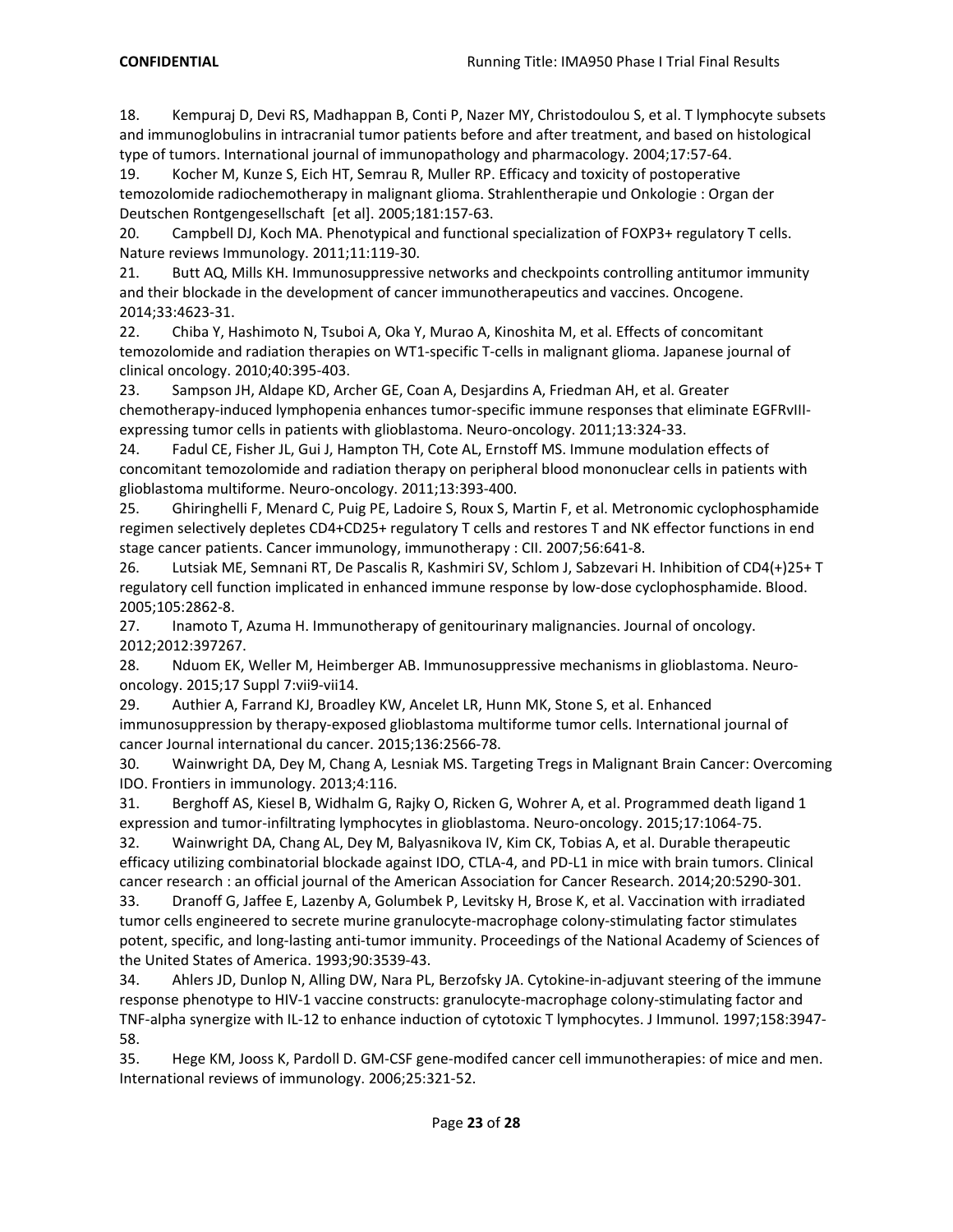36. Kaufman HL, Ruby CE, Hughes T, Slingluff CL, Jr. Current status of granulocyte-macrophage colonystimulating factor in the immunotherapy of melanoma. Journal for immunotherapy of cancer. 2014;2:11.

37. Martins KA, Bavari S, Salazar AM. Vaccine adjuvant uses of poly-IC and derivatives. Expert review of vaccines. 2015;14:447-59.

38. Fehres CM, Bruijns SC, van Beelen AJ, Kalay H, Ambrosini M, Hooijberg E, et al. Topical rather than intradermal application of the TLR7 ligand imiquimod leads to human dermal dendritic cell maturation and CD8+ T-cell cross-priming. European journal of immunology. 2014;44:2415-24.

39. Gupta S, Termini JM, Kanagavelu S, Stone GW. Design of vaccine adjuvants incorporating TNF superfamily ligands and TNF superfamily molecular mimics. Immunologic research. 2013;57:303-10.

40. Madondo MT, Quinn M, Plebanski M. Low dose cyclophosphamide: Mechanisms of T cell modulation. Cancer treatment reviews. 2015.

41. Fu J, Malm IJ, Kadayakkara DK, Levitsky H, Pardoll D, Kim YJ. Preclinical evidence that PD1 blockade cooperates with cancer vaccine TEGVAX to elicit regression of established tumors. Cancer research. 2014;74:4042-52.

42. Le DT, Lutz E, Uram JN, Sugar EA, Onners B, Solt S, et al. Evaluation of ipilimumab in combination with allogeneic pancreatic tumor cells transfected with a GM-CSF gene in previously treated pancreatic cancer. J Immunother. 2013;36:382-9.

43. Aruga A, Takeshita N, Kotera Y, Okuyama R, Matsushita N, Ohta T, et al. Long-term Vaccination with Multiple Peptides Derived from Cancer-Testis Antigens Can Maintain a Specific T-cell Response and Achieve Disease Stability in Advanced Biliary Tract Cancer. Clinical cancer research : an official journal of the American Association for Cancer Research. 2013;19:2224-31.

44. Fukushima T, Takeshima H, Kataoka H. Anti-glioma therapy with temozolomide and status of the DNA-repair gene MGMT. Anticancer research. 2009;29:4845-54.

45. Hoos A. Evolution of end points for cancer immunotherapy trials. Annals of oncology : official journal of the European Society for Medical Oncology / ESMO. 2012;23 Suppl 8:viii47-52.

46. Del Vecchio CA, Wong AJ. Rindopepimut, a 14-mer injectable peptide vaccine against EGFRvIII for the potential treatment of glioblastoma multiforme. Current opinion in molecular therapeutics. 2010;12:741-54.

47. Schuster J, Lai RK, Recht LD, Reardon DA, Paleologos NA, Groves MD, et al. A phase II, multicenter trial of rindopepimut (CDX-110) in newly diagnosed glioblastoma: the ACT III study. Neuro-oncology. 2015;17:854-61.

48. Data Safety and Monitoring Board Recommends Celldex's Phase 3 Study of RINTEGA® (rindopepimut) in Newly Diagnosed Glioblastoma be Discontinued as it is Unlikely to Meet Primary Overall Survival Endpoint in Patients with Minimal Residual Disease. 2016 [cited 2016 01 April]; Available from: http://ir.celldex.com/releasedetail.cfm?ReleaseID=959021

49. Grossman SA, Ye X, Piantadosi S, Desideri S, Nabors LB, Rosenfeld M, et al. Survival of patients with newly diagnosed glioblastoma treated with radiation and temozolomide in research studies in the United States. Clinical cancer research : an official journal of the American Association for Cancer Research. 2010;16:2443-9.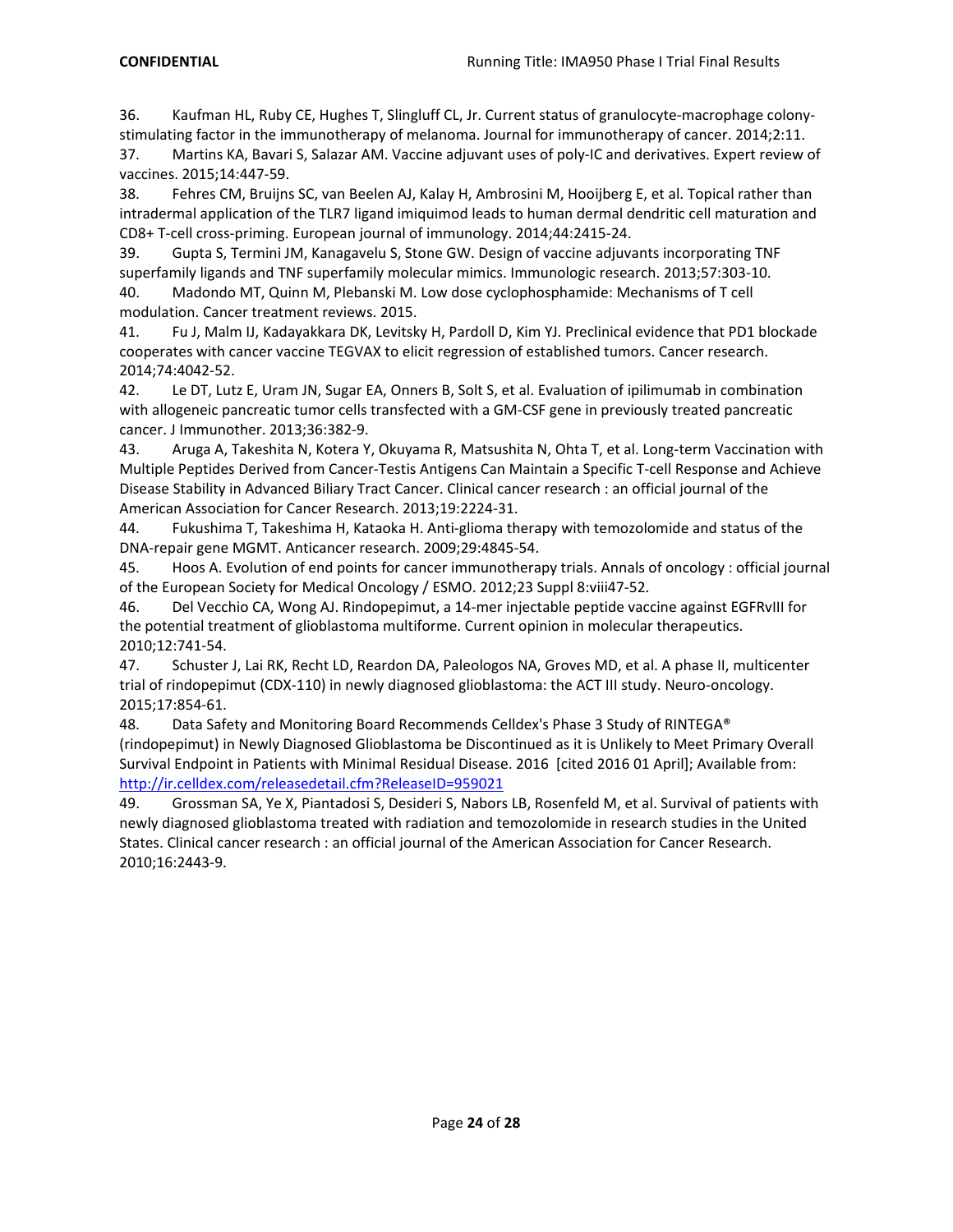| Characteristic                        | Cohort 1      | Cohort 2      | Overall       |
|---------------------------------------|---------------|---------------|---------------|
| Age, years                            |               |               |               |
| Median                                | 54            | 49            | 53            |
| Range                                 | $21 - 75$     | $20 - 68$     | $20 - 75$     |
| Sex, No. (%)                          |               |               |               |
| Male                                  | 15 (68%)      | 15 (65%)      | 30 (67%)      |
| Female                                | 7 (32%)       | 8 (35%)       | 15 (33%)      |
| Total                                 | 22            | 23            | 45            |
| WHO performance status, No. (%)       |               |               |               |
| $\mathbf 0$                           | 16 (73%)      | 8 (35%)       | 24 (53%)      |
| $\mathbf{1}$                          | 6(27%)        | 15 (65%)      | 21 (47%)      |
| MGMT methylation status, No. (%+)     |               |               |               |
| Methylated                            | 8 (42%)       | 3(16%)        | 11 (29%)      |
| Unmethylated                          | 11 (58%)      | 16 (84%)      | 27 (71%)      |
| Unavailable                           | 3             | 4             | 7             |
| Lymphocyte count, x10 <sup>9</sup> /L |               |               |               |
| Median                                | $1.49*$       | $0.80*$       | 1.12          |
| Range                                 | $0.88 - 2.50$ | $0.35 - 1.91$ | $0.35 - 2.50$ |
| Concomitant steroid use, No. (%)      |               |               |               |
| Yes                                   | 16 (73%)      | 17 (74%)      | 43 (73%)      |
| Entry concomitant steroid dose, mg    |               |               |               |
| Median                                | 2.0           | 1.5           | 2.0           |
| Range                                 | $0 - 4.0$     | $0 - 4.0$     | $0 - 4.0$     |

# Table 1. Patients' Baseline Characteristics

Abbreviations: WHO, World Health Organization; MGMT, O<sup>6</sup>-Methylguanine DNA methyltransferase.

† Percentages calculated excluding those patients whose MGMT methylation status was unavailable.

\* Significantly different lymphocyte counts between the two cohorts; p < 0.0001, two-tailed Man-Whitney test.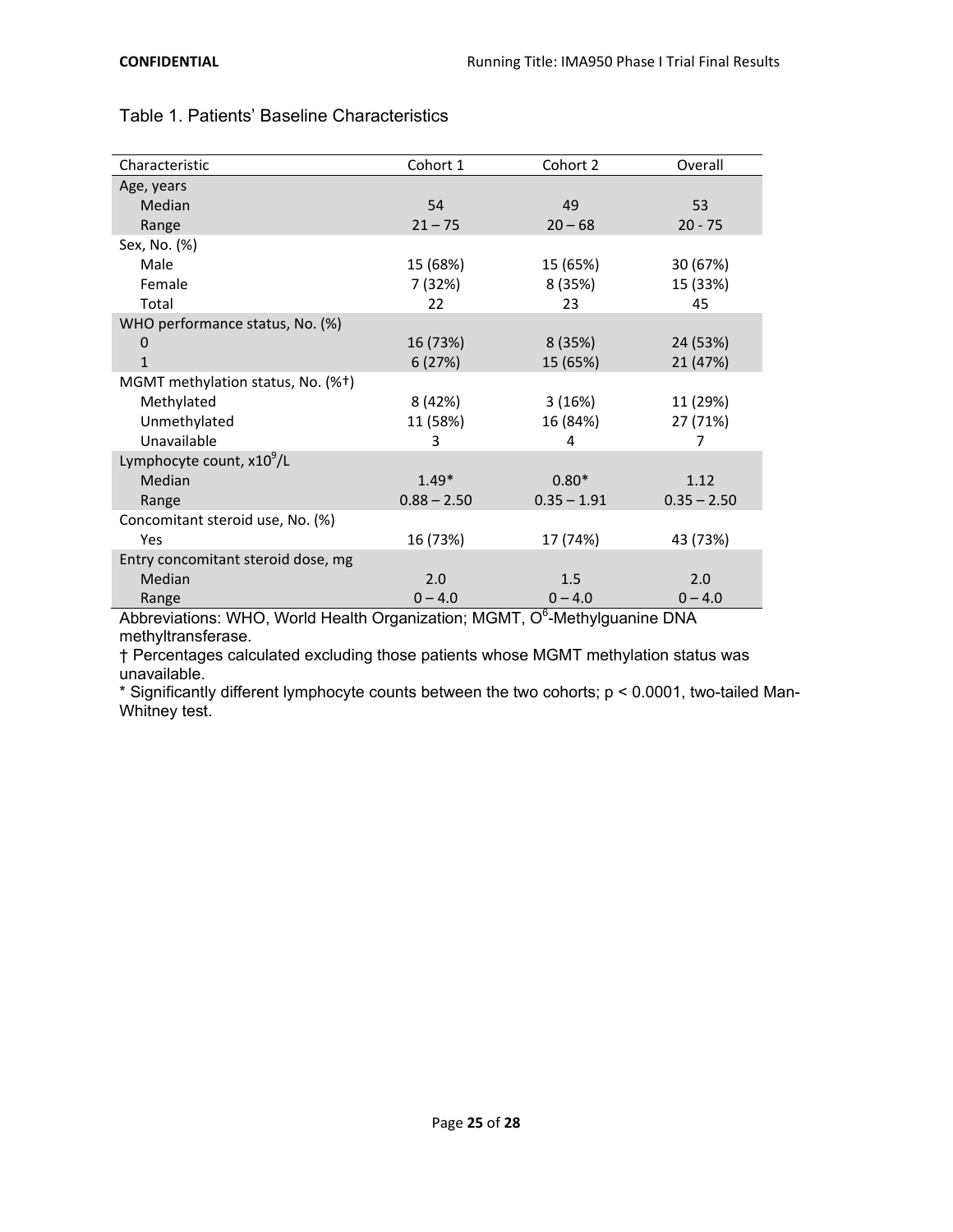# Table 2. Most Common Adverse Events Occurring in >20% Patients (regardless of

causality)

|                                |    | Total          |                |                |             |
|--------------------------------|----|----------------|----------------|----------------|-------------|
| Symptom <sup>®</sup>           | 1  | 2              | 3              | 4              | No. (% pts) |
| <b>Nausea</b>                  | 21 | 6              | $\overline{0}$ | $\overline{0}$ | 27 (60%)    |
| <b>Injection Site Reaction</b> | 24 | $\overline{2}$ | $\mathbf 0$    | 0              | 26 (58%)    |
| Fatigue                        | 16 | 5              | 4              | $\mathbf{0}$   | 25 (56%)    |
| Headache                       | 20 | $\overline{2}$ | $\mathbf 0$    | 0              | 22 (49%)    |
| Vomiting                       | 16 | $\overline{4}$ | $\mathbf{1}$   | $\mathbf{0}$   | 21 (47%)    |
| Alopecia                       | 8  | 8              | $\Omega$       | $\mathbf 0$    | 16 (36%)    |
| <b>Dizziness</b>               | 11 | 3              | $\overline{0}$ | $\mathbf{0}$   | 14 (31%)    |
| Seizure                        | 4  | $\overline{4}$ | 3              | $\overline{2}$ | 13 (29%)    |
| Cough                          | 9  | $\overline{2}$ | $\Omega$       | $\overline{0}$ | 11 (24%)    |

Abbreviations: pts, patients.

\* Patients may have experienced multiple AEs of the same type.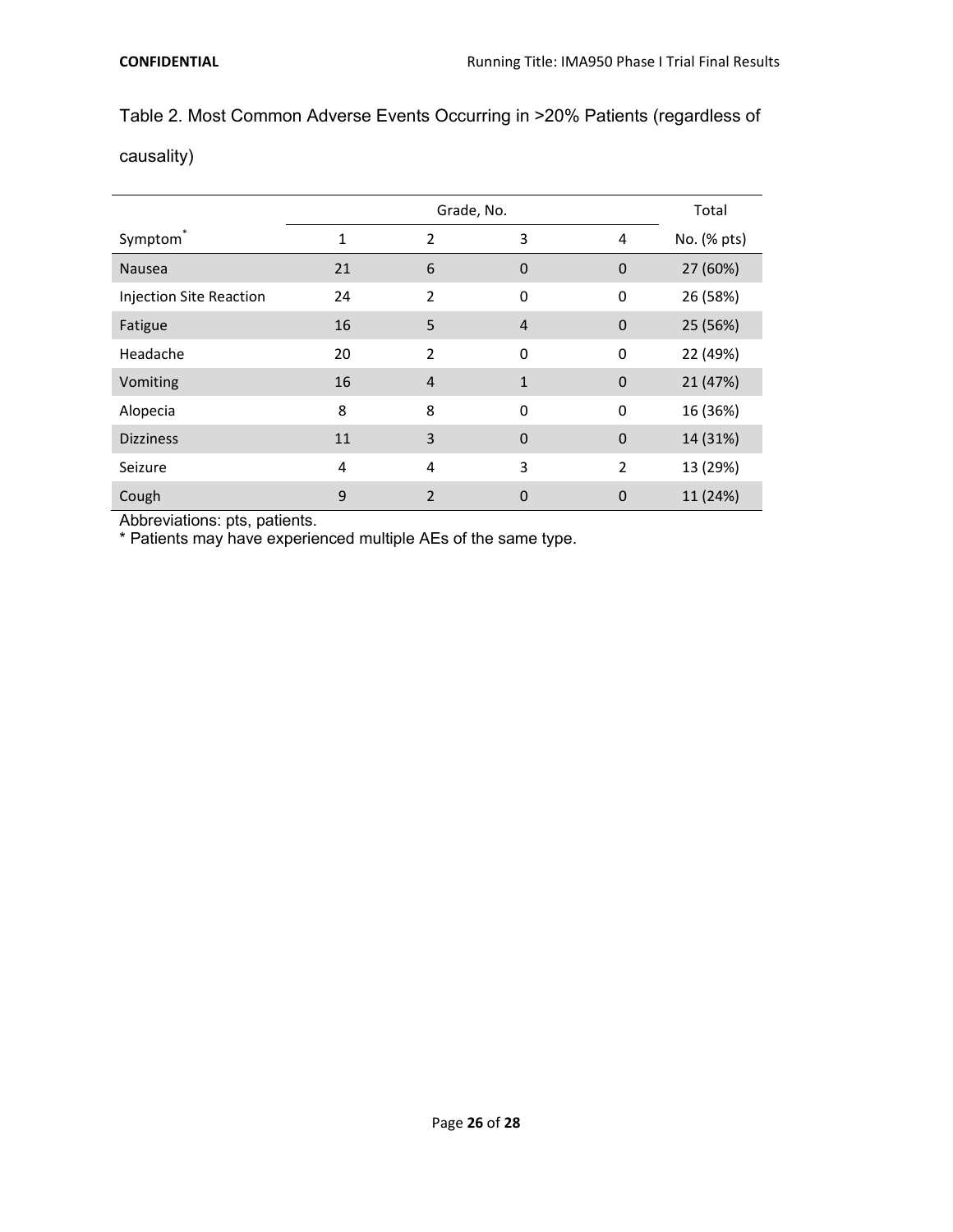## **Figure Legends**

**Figure 1. Primary Immune Response Summary.** (A) Further development is based on: \* >60% of patients being single or † >30% of patients being multi-TUMAP responders. (B) The number of vaccine-induced TUMAP responses is shown for the overall immune evaluable patient population (n=40) as well as for study cohorts. Black lines indicate mean values. For statistical analysis the Mann-Whitney test was used.

Abbreviations: HBV, hepatitis B virus-derived vaccinated marker peptide; TUMAP, tumor associated peptide; VI, vaccine induced.

**Figure 2. Onset and sustainability of vaccine induced immune responses.** (A) Onset (first appearance) of vaccine-induced immune responses to IMA950 TUMAPs (n=77 total detected vaccine-induced responses in n=40 immune evaluable patients). (B) The percentage of vaccine-induced responses to IMA950 TUMAPs with detection at one, two or three post-vaccination assay time points. p-values were calculated using the Fisher's exact test (only significant results are shown).

Abbreviations: TUMAP, tumor associated peptide; VI, vaccine induced.

**Figure 3. Correlation of pre-treatment levels of regulatory T cells with vaccineinduced immune responses to IMA950 TUMAPs.** T<sub>reg</sub> (CD4<sup>+</sup>/CD25<sup>hi</sup>/CD127<sup>lo</sup>/FoxP3<sup>+</sup>) levels, normalized to lymphocytes, at V1 were analyzed in correlation with vaccine-induced CD8 T-cell responses to IMA950 TUMAPs in (A) all immune evaluable patients with n=40, (B) study Cohort 1 with n=19 and (C) study Cohort 2 with n=21. Correlation coefficients and p-values, calculated using Spearman's correlation, are indicated on each graph. (D) Cohort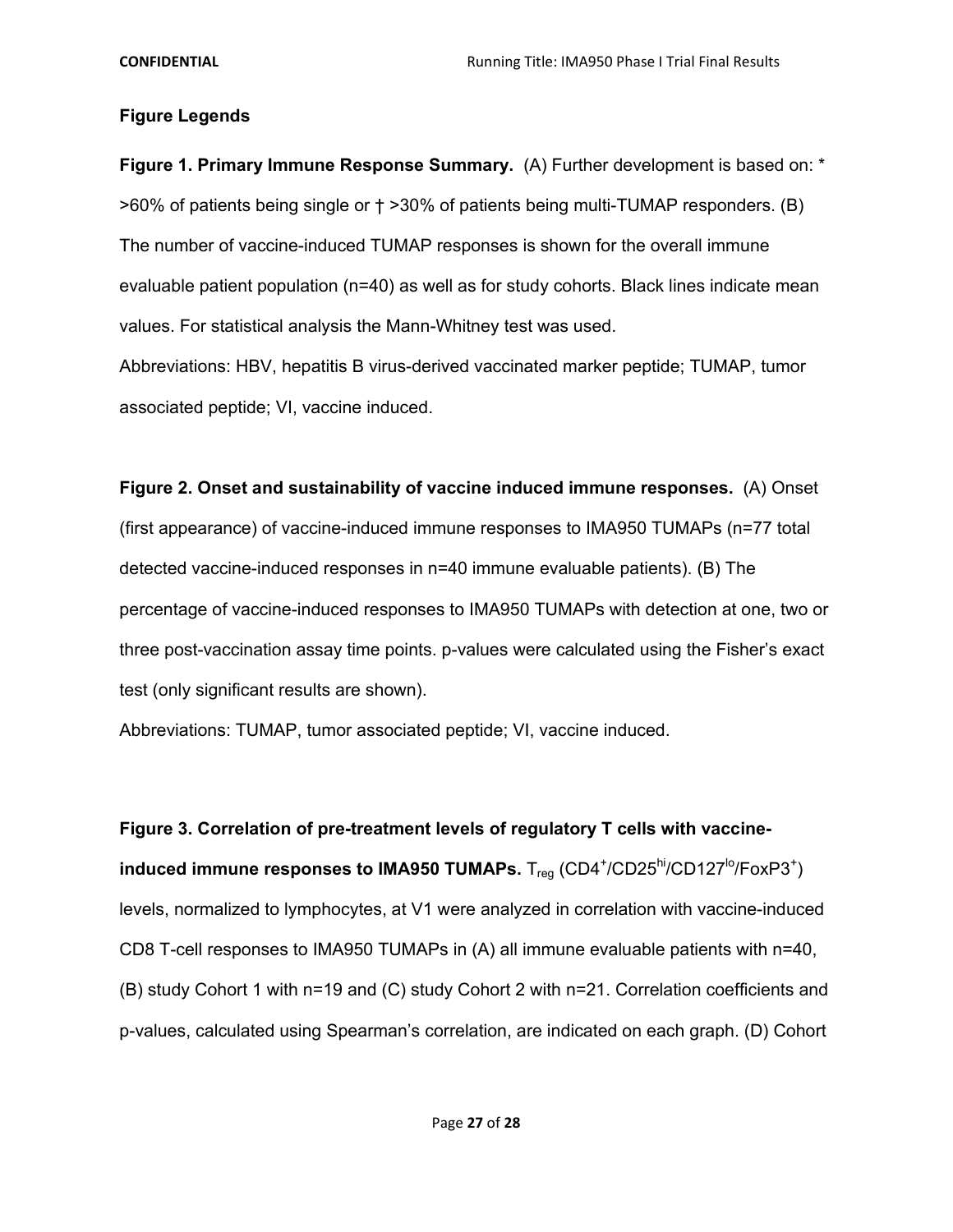comparison of pre-treatment  $T_{reg}$  levels on the first vaccination day for immune evaluable patients. For statistical analysis the Mann-Whitney test was used.

Abbreviations:  $T_{req}$ , regulatory T cells; TUMAP, tumor associated peptide; V1, vaccination 1.

# **Figure 4. Overall survival from date of surgery for different patient sub-sets.** A)

Median OS was 15.3 months for all patients ( $n = 44$ ), 14.4 months for patients in Cohort 1 ( $n = 22$ ) and 15.7 months for patients in Cohort 2 ( $n = 22$ ). There was no significant difference between each of the cohorts ( $p = 0.63$ , Log-rank test); one patient was lost for follow up in Cohort 2 and excluded from survival analysis. B) Relationship between survival and TUMAP response. Only patients that were immune evaluable were included in the analysis. Log-rank test was used to calculate significance between the two different patient populations. C) Relationship between overall survival and injection site reaction. One patient was lost to survival follow up and is excluded from the analysis. Log-rank test was used to calculate significance and hazard ratio. Median age of patients in the ISR group was significantly lower than that of the non-ISR  $(47 \text{ versus } 57 \text{ years respectively})$ ; p = 0.023 by Mann Whitney test).

Abbreviations: HR, hazard ratio; ISR, injection site reaction; TUMAP, tumor associated peptide; y, years.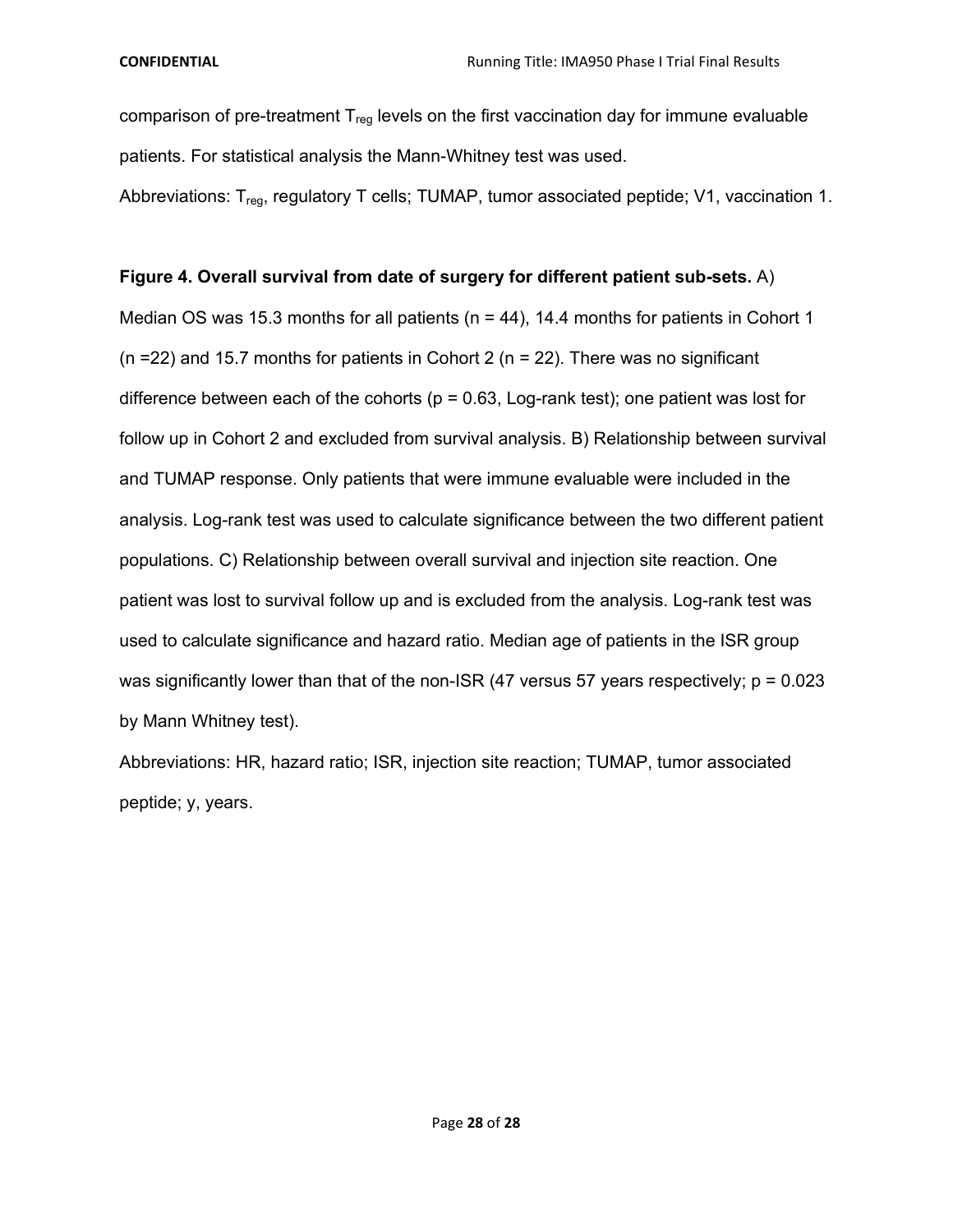

Conor11

Cohorn 2



 $1$ 

 $\mathbf 0$ 

**PASS**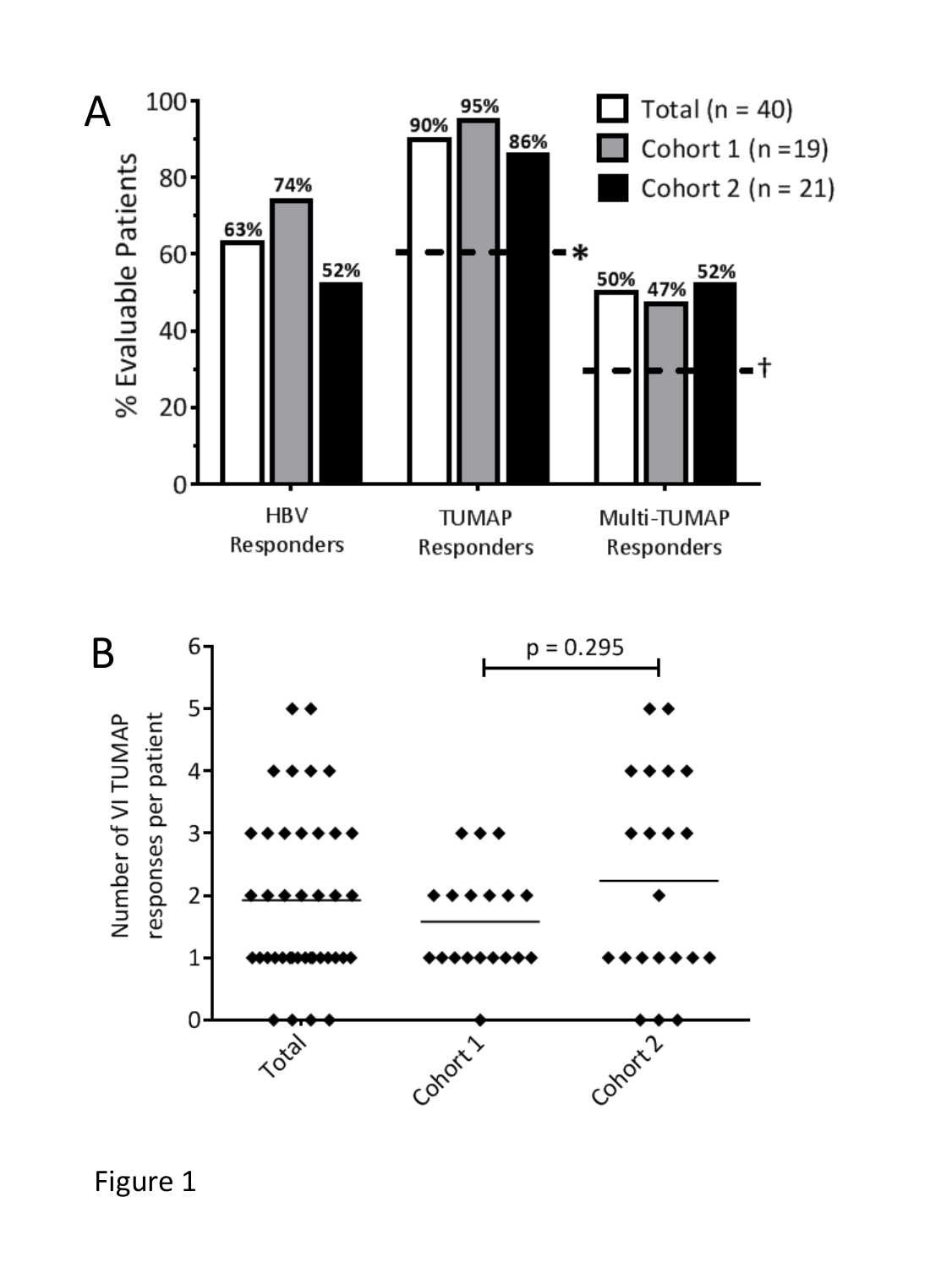

Number of Assay Time Points with a Detectable VI Response

Figure 2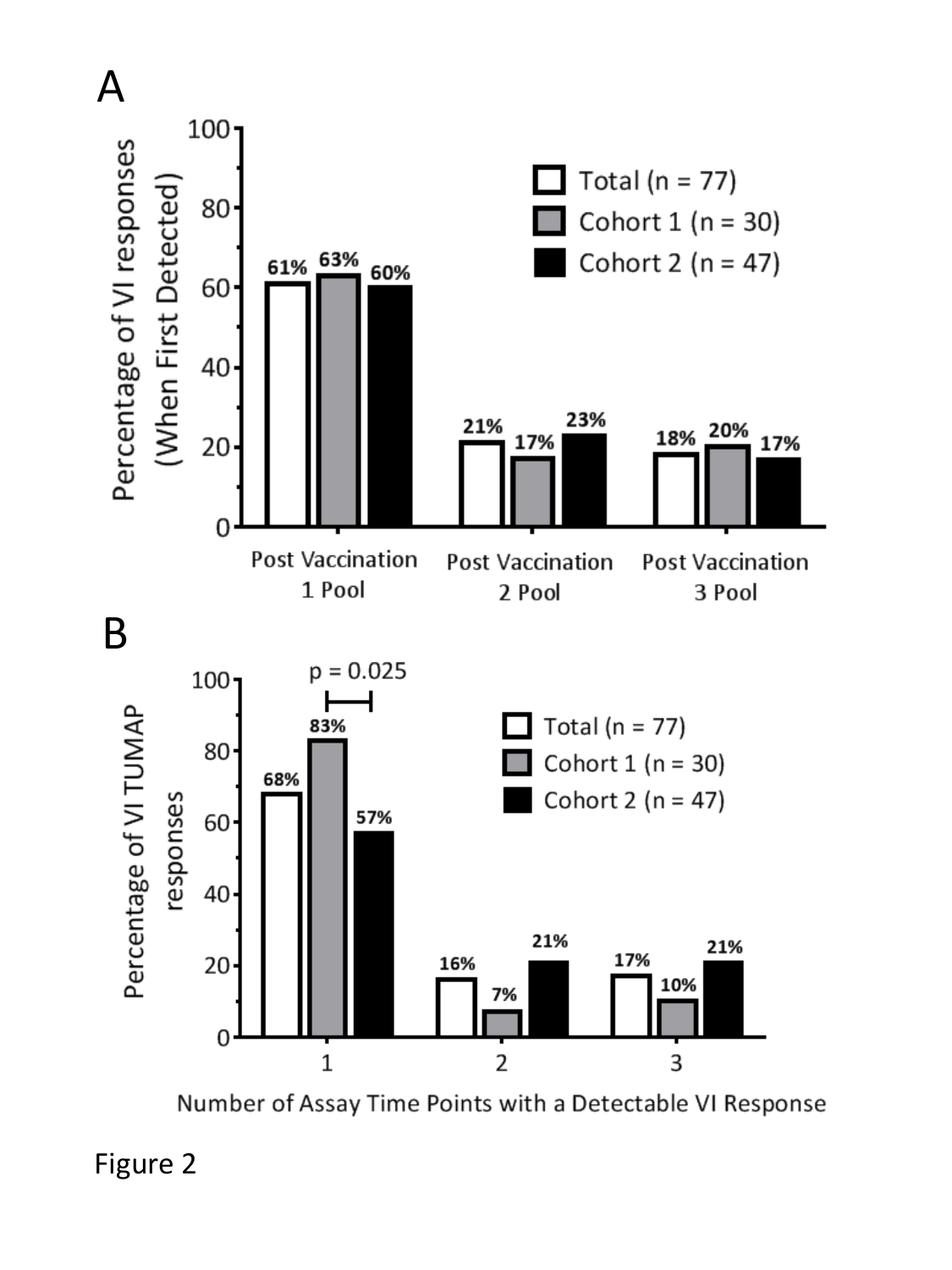

Figure 3